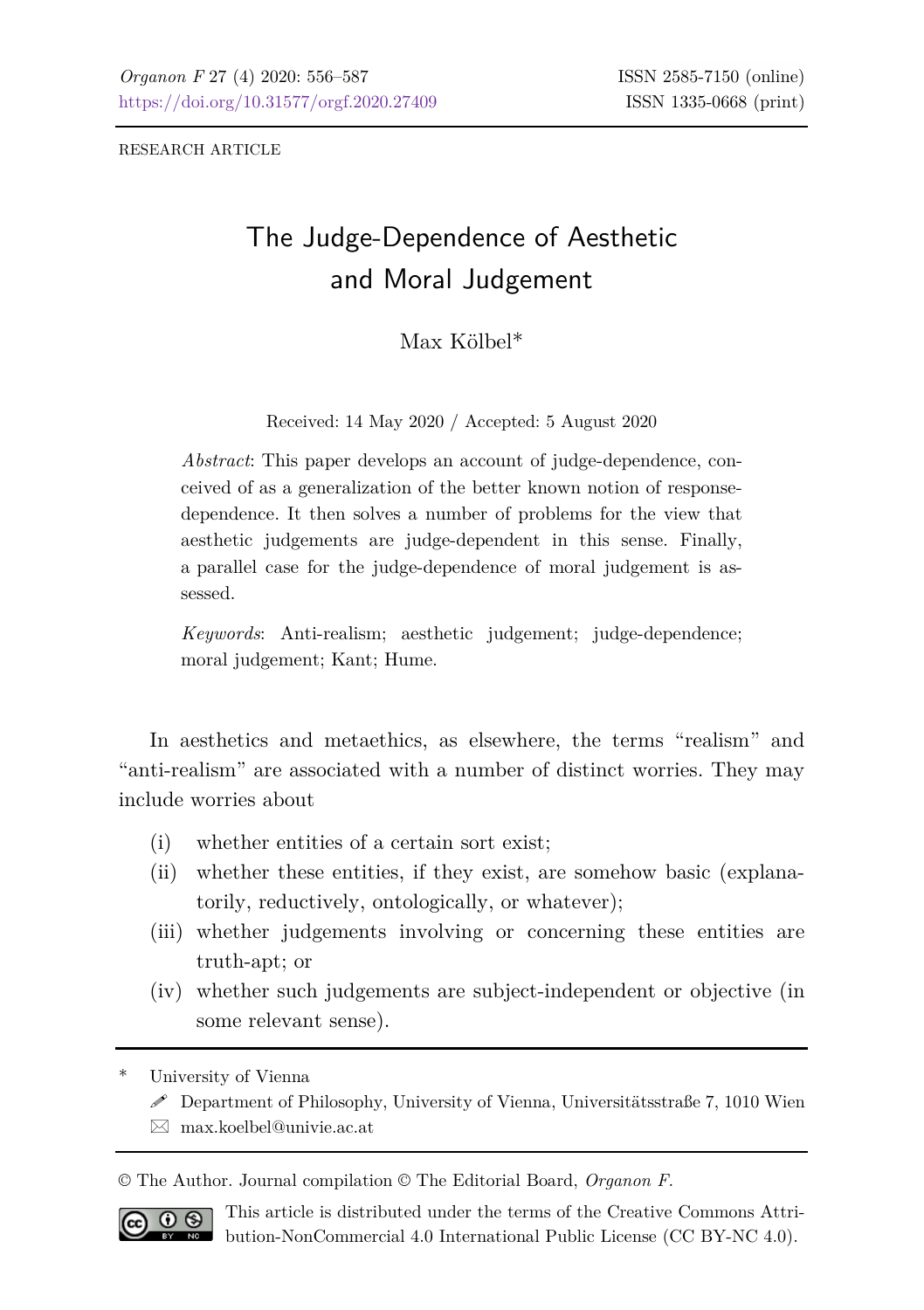In this paper, I shall follow Crispin Wright's (1992) advice to distinguish these worries and then to worry separately. My focus will be on (iv).

There are some reasons why I want to focus on (iv) separately. With the increasing popularity of deflationism about truth the question about truth-aptness, (iii), has become increasingly obsolete—at least as a worry by itself. Or perhaps the worry will now usually not be whether a given topic is truth-apt, but, say, whether truth can be construed as "robust" truth, as provability, knowability or whether it can transcend possible proof and knowledge. The situation is similar with respect to (i): nowadays, before we can decide whether entities of a certain sort exist, we have to specify the sense of existence we have in mind. Or perhaps we have to decide whether we want to be universalists or nihilists about the composition of objects. Question (ii) is also affected by some recent debates: under the heading of "metaphysical grounding" theorists discuss which forms of dependence are ontologically significant.

Thus questions (i) through (iii) are under a kind of foundational dispute: it is not completely clear what is at stake in them. The same goes for question (iv), however, question (iv) seems especially relevant in the case of aesthetic and moral thought, so clarifying and attempting to answer this question seems a good starting point when worrying about the metaphysical status of moral and aesthetic value. This paper will contribute primarily to explaining one conception of subject dependence—"judge-dependence" and explore its prospects in the realm of aesthetic and moral judgements.

In §1, I shall explain the general idea of what I want to call the "judgedependence" of aesthetic concepts, a generalization of the more familiar phenomenon of response-dependence. In §2, I explain three phenomena that might be thought, and have been thought, to present a problem for the view that aesthetic judgements are judge-dependent. In §§ 3 and 4, I explain how in the case of aesthetic judgements these phenomena can be saved, or explained away, on the judge dependence view. In §5, I shall consider whether a parallel case can be made for moral judgements. Here I shall suggest, that while some of the same motivations are available in the moral case, there are additional features that make the argument much less clear cut.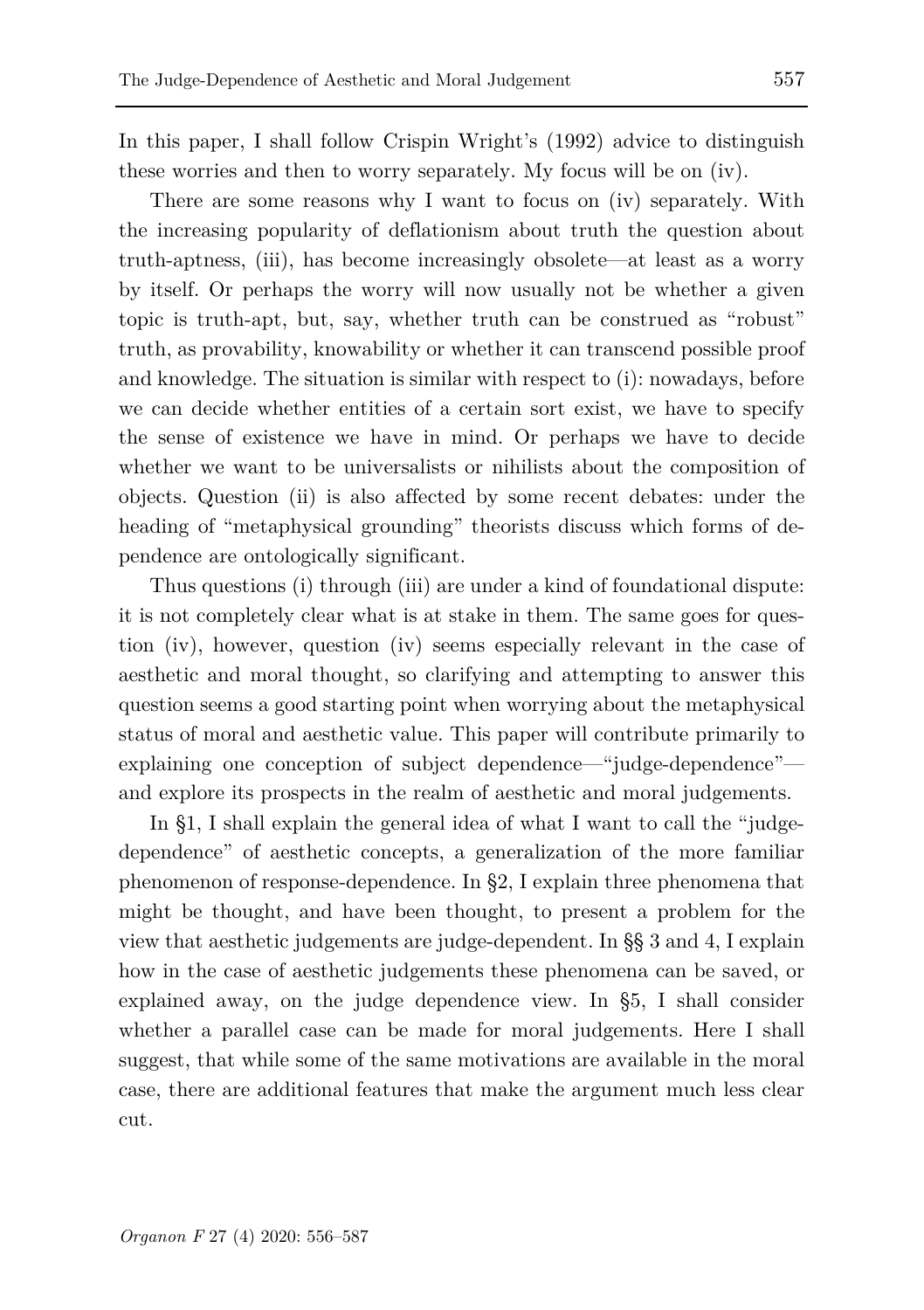## **1. Judge-dependence**

It is sometimes said that aesthetic judgements or judgements of taste are distinctively subjective or subject-dependent in the sense of being based on certain types of experience of the person making the judgement. It is debatable whether this characterization by itself really sets aesthetic judgements apart from other, empirical judgements. Why should one think that it is distinctive of aesthetic judgements that they can be made, or are perhaps canonically made, on the basis of certain types of experience? This would seem to be equally true of many empirical judgements that would not normally be regarded as "aesthetic judgements". To say something distinctive about aesthetic judgement, one needs to add specificity. I want to add two more specific points: (i) that the experience is a kind of pleasure or displeasure, and (ii) that the disposition to have these experiences, and on which the correctness of an aesthetic judgement is grounded, often varies from judge to judge.

(i) Kant thought that the experiences in question were experiences of *pleasure* or *displeasure*. And he went on to distinguish those aesthetic judgements where the pleasure in question is linked to the satisfaction of some desire (judgements of the agreeable), and those where it is not (judgements of beauty). The important aspect of these Kantian classifications for our purposes will be the observation that the experiences on which certain types of judgement are based are experiences that are intrinsically valuable or desirable (or in the case of displeasure: intrinsically worth avoiding). I will come back to this first point in the next section.

(ii) The second specific point that needs to be added in order to say something distinctive that sets aesthetic judgements apart from other judgements is a certain point about how different judges may be differently disposed to have the experiences in question, and what these differences mean for the correctness of such judgements—a feature I shall call "judgedependence". To explain judge-dependence, I first have to take a step back and say something more generally about judgements and concepts.

The characterization of aesthetic judgements that I am after is a characterization in terms of the distinctive representational content of aesthetic judgements, and this distinctive representational content in turn will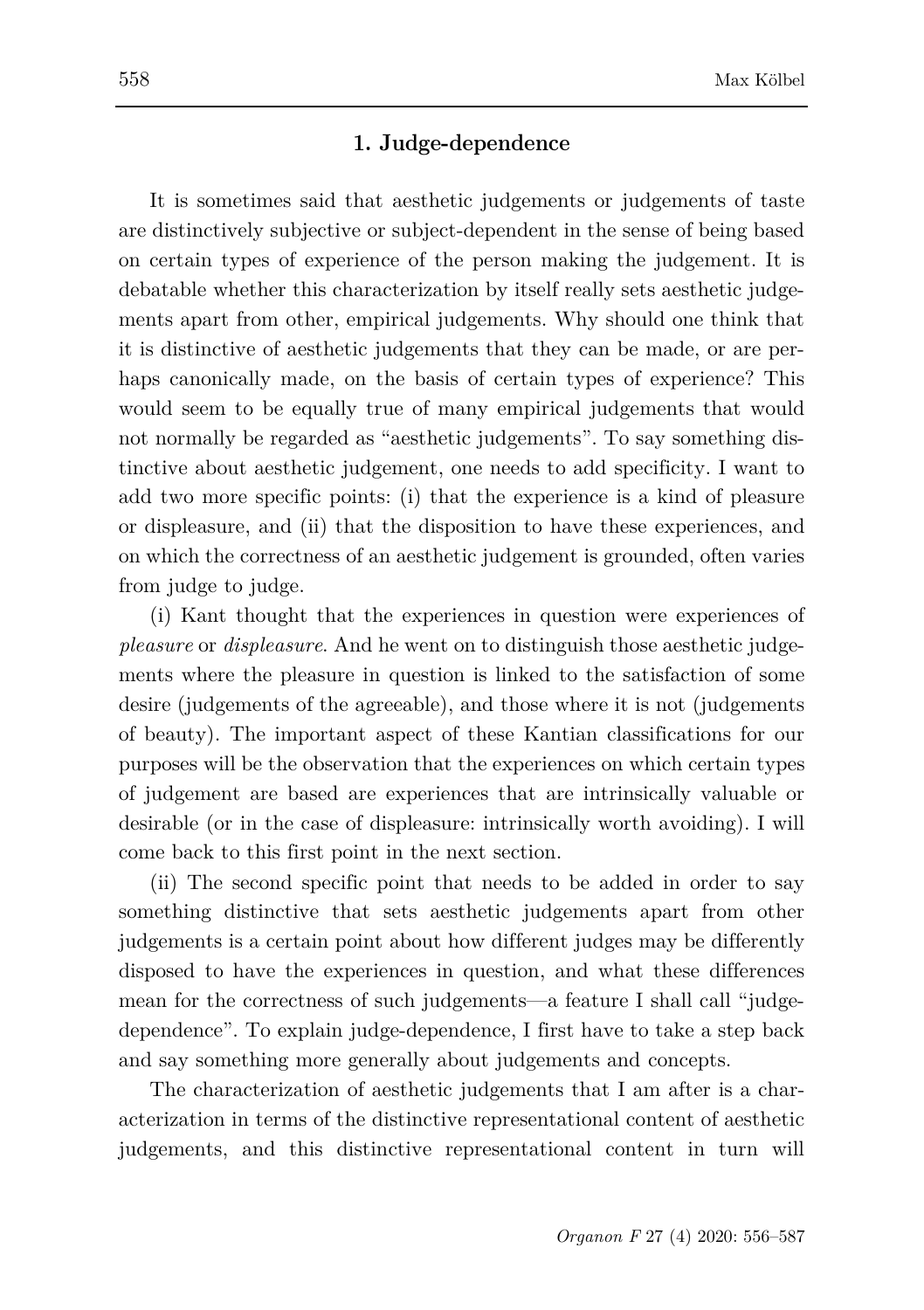depend on certain distinctive features of the *concepts* that are employed in making aesthetic judgements. In general, the representational content of any judgement captures the representational aspects of the judgement. Judgements represent the world as being a certain way and thus help us to conduct ourselves in ways beneficial to us—as long as they represent *correctly*. (For reasons mentioned in the preamble, I am here using the neutral term "correctly", rather than "truly".) Thus, judgements are not arbitrary or unconstrained, but rather aim at correct representation. For example, a judgement that the shop sells lightbulbs is incorrect if the shop does not sell lightbulbs. There is, thus, a reason to avoid making that judgement unless the shop does sell lightbulbs. There may be judgements that are correct even if the shop does not sell lightbulbs. But they will not be judgements *that the shop sells lightbulbs*—they will not be judgements with that particular representational content.

In my view, the content of a judgement, together with the way things are, does not always determine whether the judgement is correct. Sometimes, it depends on who is making the judgement, and when.<sup>1</sup> For example, I want to allow the content that *it is Tuesday* to be a content that it is correct to believe only on Tuesdays; and the content that *one is a philosopher* to be correctly believed only when the believer him or herself is a philosopher. I even want to allow a content that it is only correct for David Hume to believe: the content that *one is David Hume*—a content famously believed in error by Heimson (cf. Lewis 1979a). To be sure, some contents do not exhibit this variability, namely those that have been called "boring" or "portable" (respectively by Andy Egan [2007] and myself [2013, 2014]). If anyone at any time believes such a portable content and does so correctly (or incorrectly), then anyone else who believes the same content at any other time will also do so correctly (incorrectly). For example, the content that a particular shop sells light bulbs in July 2020 is such a portable or boring content.

In the current context it is not important whether we allow such centered or *de se* contents of representation, or whether all contents must be portable. I want what I say about aesthetic and moral judgements to be

<span id="page-3-0"></span>In other words, I want to construe representational contents in general as "centered" or "perspectival" contents, see e.g. (Egan 2007, 2012; and Kölbel 2015).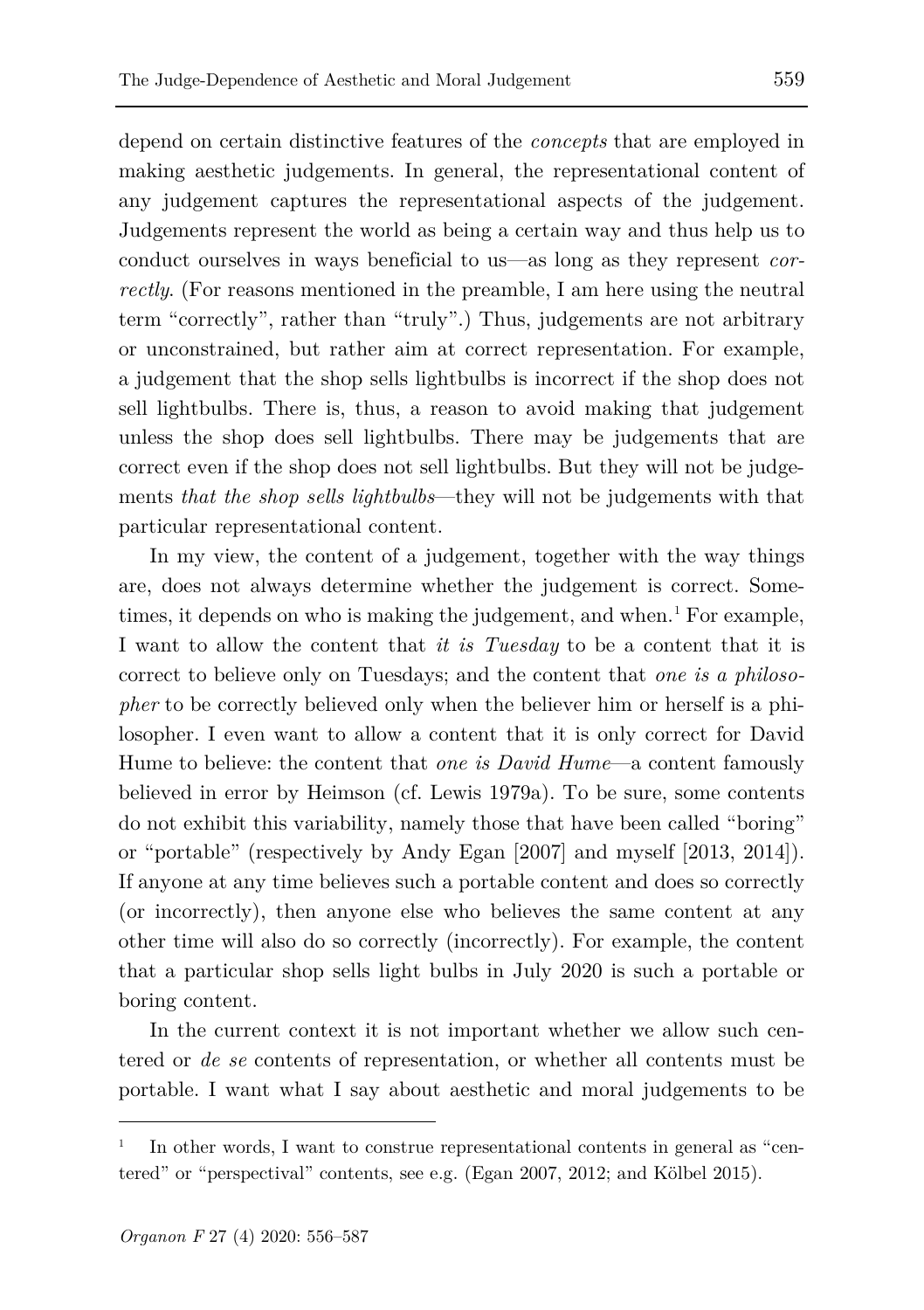neutral with respect to the question of whether we allow centered contents. Whenever I say that there is a common content that it is correct to believe by some at some time, and not correct to believe by others or at other times, those who stipulate that all contents are portable (e.g. Frege) will say that there are as many distinct contents of judgement as there are different thinker-time pairs with which correctness can vary. Thus, while I could articulate what I want to say by saying that the *contents* of aesthetic judgement are typically judge-dependent or non-portable, I shall attempt to find a more ecumenical formulation. The ecumenical formulation focusses on distinctively aesthetic and moral *concepts*, i.e. on the constituents of such contents, and it thus bypasses the mentioned issues about contents in general.

The content of a particular judgement (and the corresponding conditions under which it is correct to make a judgement with that content) depends on the *concepts* involved, i.e. the concepts that constitute the judgement's content, which are the concepts employed by the judge in making that judgement. There may be various reasons why it is interesting to say that the contents of judgements are in some sense constituted or determined by concepts. [2](#page-4-0) In the current context, the main reason is that I want to say that aesthetic judgements are judge-dependent because they involve judge-dependent concepts.

Just as judgements are correct depending on their content (and perhaps on who judged the content and when), concepts can be *correctly* or *incorrectly* applied to things. Thus, the concept *lightbulb* is correctly applied to all, and only to lightbulbs. Thinkers who are competent with the concept of a lightbulb have the disposition to apply the concept all and only to lightbulbs, at least when conditions are good. (The exact correlation between competence and correctness of judgement, including the specification

<span id="page-4-0"></span><sup>2</sup> Amongst them a desire to explain the large repertoire of potential contents of judgement that are available to individual thinkers, and a desire to explain how different thinkers manage to make judgements with similar or identical content in such a large range of cases, thus being well positioned to *communicate* their judgements to one another. In other words, the compositional structure of contents is hoped to mirror the structure of individuals' competences as well as the similarity of the competences of individuals in a group.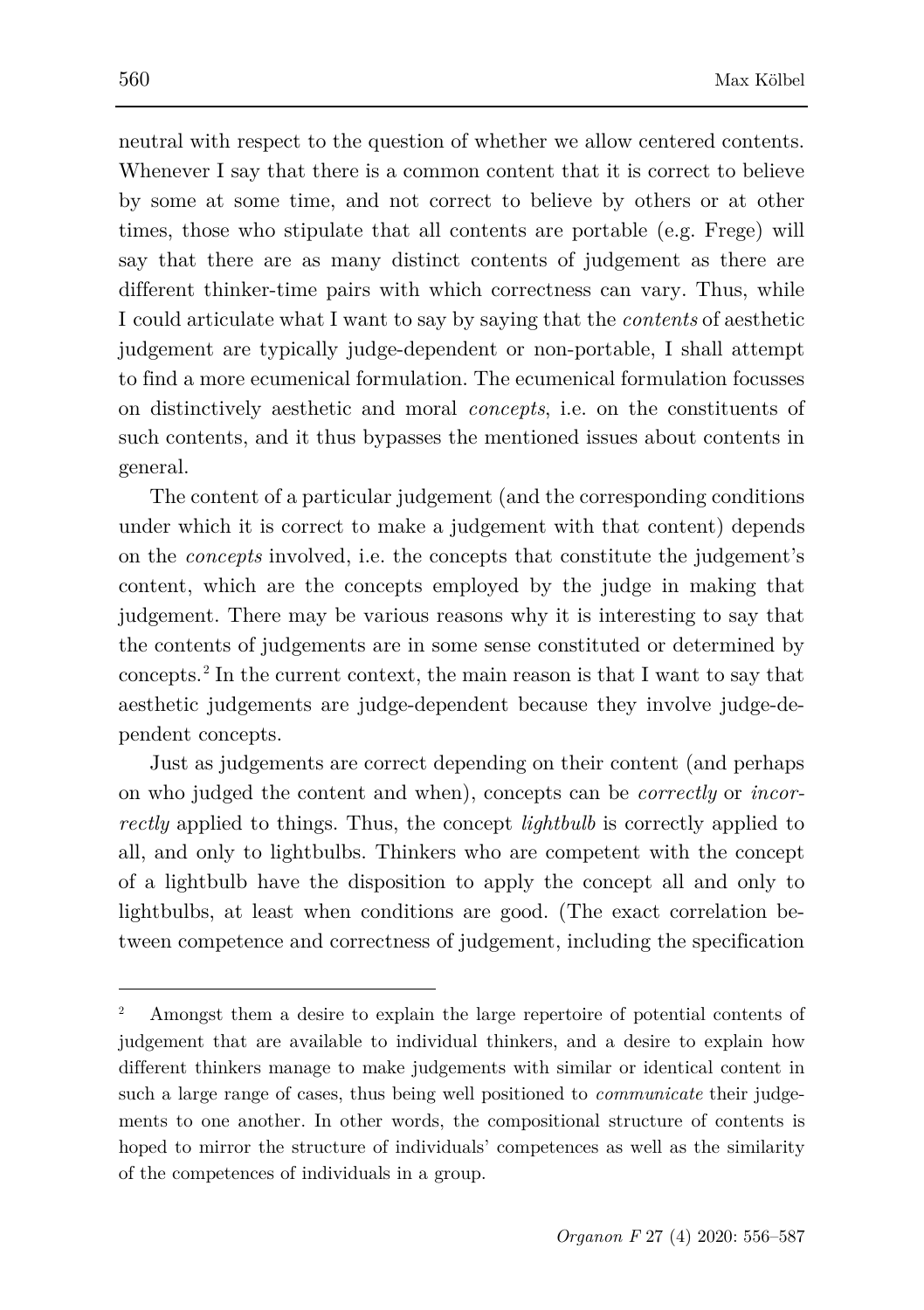of "good conditions," is a complicated issue, which I leave aside here.) Now, some concepts, like that of a lightbulb, are such that their range of correct application is the same for everyone at every time. Other concepts, like that of *here*, *yesterday* or *one's own uncle* are not: the range of things to which these concepts are correctly applicable depends on where, when or by whom they are applied. Those who, under good conditions, do not apply the concept *here* only to the place where they are, are not competent with the concept. Those who, under good conditions, apply the concept *one's own uncle* to things other than their own uncle thereby show their incompetence with the concept.<sup>[3](#page-5-0)</sup>

I am stressing the connection between the range of correct application of a concept (for a judge at a time) and the tendency of a competent speaker to apply the concept all and only to things in that range when conditions for judgement are good. I am doing this because we can use this connection—within dialectical limits—when trying to show what the range of correct application of a given concept is. We can do so by observing what kind of behaviour, i.e. what kind of application of the concept, would count as a sign of incompetence with the concept.

In particular, I want to argue that aesthetic concepts impose conditions on their range of correct application that concern the response the judge must be disposed to have to things in that range. Thus, the concept of beauty (or ugliness) can be correctly applied by a thinker to an object if and only if that thinker is disposed, under good conditions, to respond to that object with a certain kind of pleasure (or displeasure). Kant would say: *disinterested* (dis)pleasure, i.e. (dis)pleasure that does not come from the (lack of) satisfaction of some bodily desire, such as hunger, thirst or a sexual urge. I am not sure whether Kant's point about disinterested pleasure correctly marks the narrowly aesthetic (the beautiful) from the agreeable or merely pleasant or nice. But I do think it is a correct observation that those who apply the concept of beauty to objects that fail to cause a certain

<span id="page-5-0"></span>It may be worth clarifying that when I am speaking about concept applications, I am speaking about simple judgments in which the concept is applied to an object (i.e. not, for example, applications that occur within a disjunctive judgement. Since my topic is judgement and not linguistic performances, there is no issue of insincere or non-literal applications of concepts.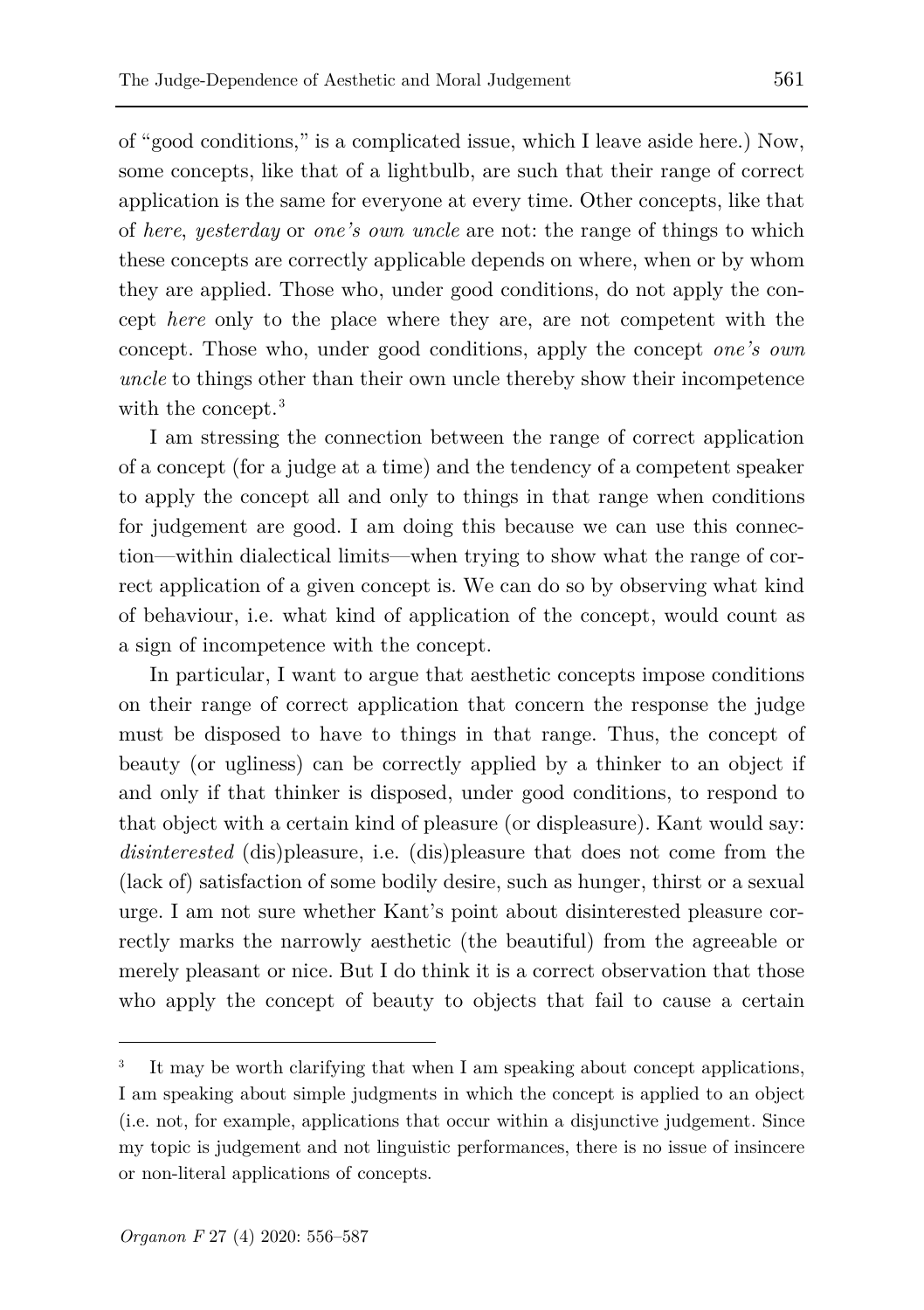pleasurable experience in them, even when the conditions for concept application are good, thereby manifest incompetence with the concept of beauty or ugliness.[4](#page-6-0)

There are many concepts that require for their correct application that the judge be disposed to respond in a certain way. I have already mentioned concepts like *agreeable*, *pleasant*, *nice*, which are linked to pleasant experiences of different kinds. But there are many others that suggest themselves: *attractive*, *funny*, *disgusting*, *seems F* (for variable *F*), *soporific*, *thrilling*, *horrific*, *great*, *fantastic*, etc. I believe that all (or most) of these concepts have conditions of correct application that follow roughly the following schema:

(JD) For all subjects *s* and all objects *o*: it is correct for *s* to apply C to *o* if and only if *s* is disposed to have experiential response R to *o* under favourable conditions.

<span id="page-6-0"></span>There are some niceties here in specifying the disposition. Thus, one may ask whether a blind person cannot correctly apply the concept of beauty to a (visual) painting, because the painting does not cause the relevant experience in the blind person, not even under favourable conditions. There are various ways of dealing with such cases. One possibility is to say that the blind person never is in favourable conditions, thus can still have the disposition. But if we said that he or she has the disposition vacuously, then we'd also be forced to say that they have the disposition to respond with a certain displeasure under favourable conditions. Thus, it would be correct for that person to judge that the object is beautiful, and also that it is ugly. Another possibility is to say that the blind person is indeed partially incompetent with the concept, at least when visual beauty is concerned. Such a view would seem to have to decide whether there is such a thing as a blind person judging correctly that the painting is beautiful, and if so, on whose response to the painting this depends—or are these uses some kind of "inverted comma uses," which do not manifest employment of the concept, but rather a meta-reflection on how it is correct to apply it?

Another possible difficulty is that it may be claimed that some forms of beauty do not cause pleasure or a pleasurable experience. I am inclined to respond that in so far as this is so, we are talking about an extended concept of beauty that may or may not be culturally or historically related to beauty in the core sense I have tried to characterize.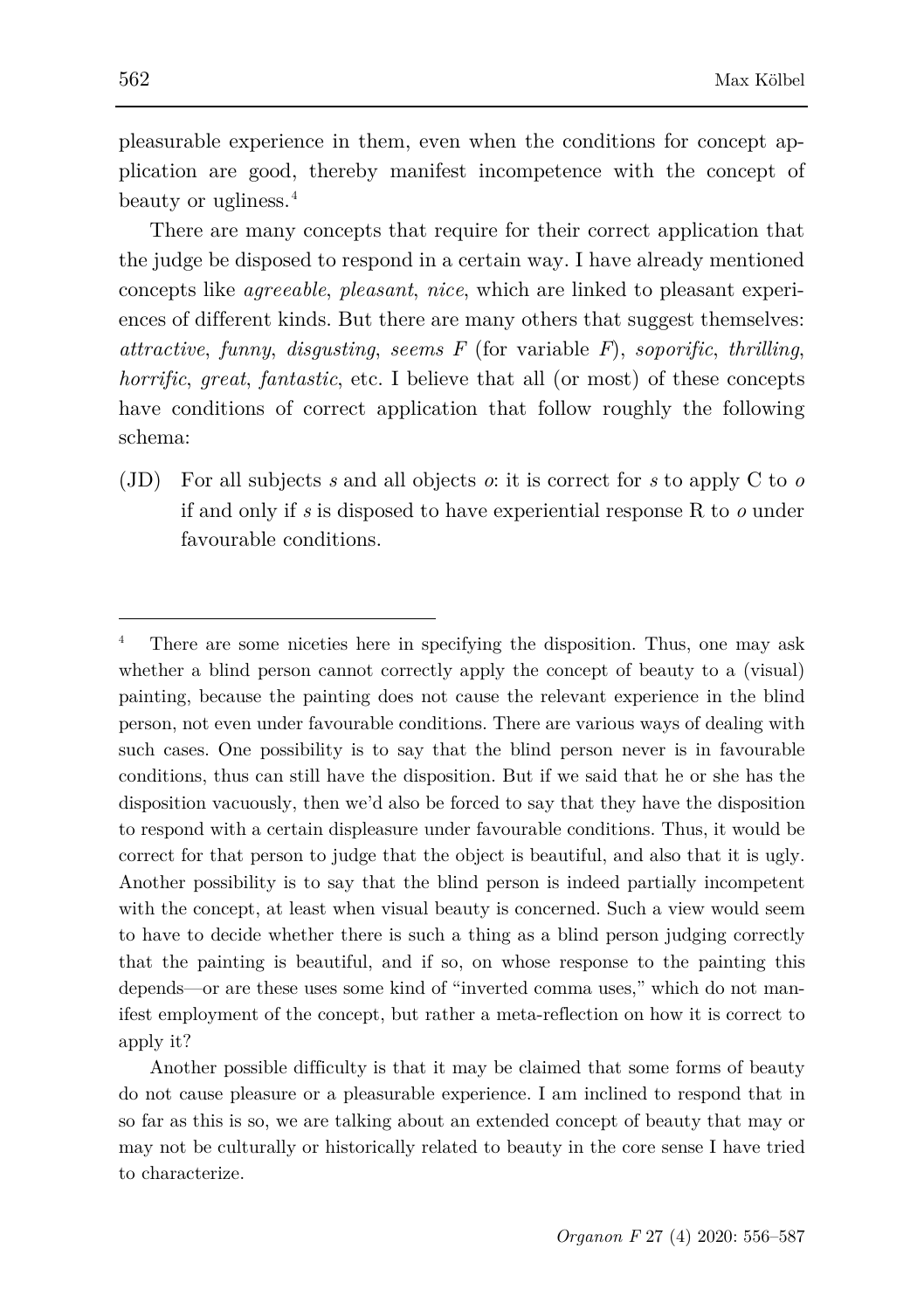If we instantiate the schema for  $C =$  the concept of beauty, we should put something like "aesthetic appreciation" as the response R. If  $C =$  the concept of funniness, then the response should be amusement. If  $C =$  the concept of seeming large, then the response should be an inclination (in the absence of evidence to the contrary) to believe that  $o$  is large. If  $C =$  the concept of being great (or fantastic), the response should be enthusiasm.

Evidence for these suggested conditions of correct application is in each case the observation that if someone applies concept C to objects that do not cause response R in him or her, even under favourable conditions, then this is an indication that this person is not fully competent with concept C. It may be difficult or controversial to decide in a specific case what the conditions of correct application of a given concept are. Furthermore, it may be controversial whether concepts of this sort correspond to properties, i.e. properties that have corresponding application conditions. However, it ought not to be controversial, that there could be concepts of this sort that there is nothing incoherent about such concepts per se. Let us call such concepts "judge-dependent".

The range of correct application of a concept need not vary from judge to judge, or from time to time just because the concept is judge-dependent (i.e. just because it conforms to schema (JD)). For example, if the potential judges all happen to be similar in their relevant dispositions to respond under favourable conditions, then that would prevent any divergences in ranges of correct application. Arguably, colour concepts, such as the concept of being red, instantiate schema (JD). Thus failure to apply the concept of redness all and only to those things that cause a certain characteristic experiential response in one, [5](#page-7-0) when conditions are favourable, will be taken to indicate incompetence.[6](#page-7-1) So colour concepts would appear to be a special

<span id="page-7-0"></span><sup>5</sup> NB: if we do not want to assume the possibility of making interpersonal comparisons of subjective experiential states, we may not be able to specify the characteristic experiential response in intrinsic terms but may need a relational specification.

<span id="page-7-1"></span> $6$  As in the case of the concept of beauty, there is a good question of what one should say about those who are constitutionally unable to have the relevant response, but who nevertheless arguably use the concept—a blind person may apply the concept of redness. Many are tempted to say that visual detection of colour is somehow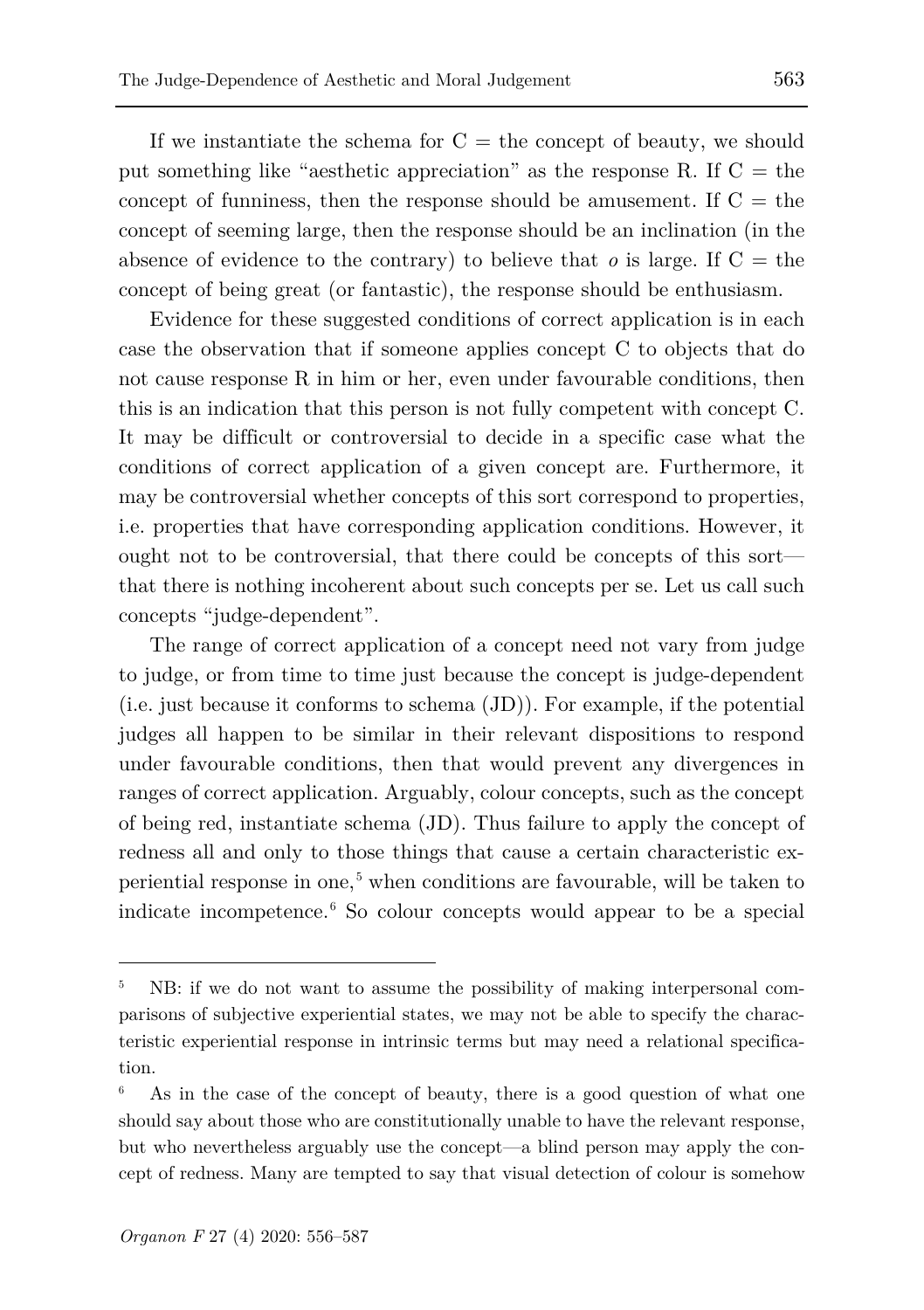case of judge-dependence. However, I would argue that the relevant response R is here specifiable only in ways that makes sure that the ranges of correct application of different judges at different times do not only *happen* to coincide, but that they *must* coincide as a matter of conceptual necessity.[7](#page-8-0) For example, on this view it would be a *conceptual* truth that if different competent judges are in favourable conditions, the objects to which they will apply the concept of redness will be (roughly) the same. Colour concepts are judge-dependent, but at the same time they are objective: correct application will not depend on who is applying the concept to a given case or when.<sup>[8](#page-8-1)</sup>

Aesthetic concepts, however, do not seem to exhibit judge-dependence in the special way in which colour concepts do: the ranges of objects to

Another problematic aspect is that it may be difficult to identify the response in question. If we say that it is the type of experience brought about by red objects under favourable conditions, then the explanation is blatantly circular. Moreover, it has been argued that there could be systematic qualia-inversion, so that the way one person experiences red objects is the way another person experiences green ones. If colour-qualia inversion is indeed possible, then I tend to think that the type of response mentioned in the relevant instance of (JD) cannot be specified in an intrinsic way, but rather has to be specified, for example, with reference to a list of paradigm red things or with reference to the concept-using practice. In the latter case,  $R =$ the type of visual experience brought about under good conditions by those objects that are classified as "red" in the community in question. Systematic inversion of experiences specified in this way within the community in question is not a coherent possibility. However, inversion of experiences characterized in another, perhaps intrinsic or phenomenological way, would be.

<span id="page-8-0"></span>For example, R could be specified as the colour experience caused by ... [here follows a list of paradigm red things] under favourable conditions. This leaves open the possibility that there are phenomenal differences between individuals, see last footnote. Human physiology will ensure that the phenomenology is relatively constant in the same individual over time and under favourable conditions.

<span id="page-8-1"></span>I am simplifying somewhat by ignoring certain subtle variations, with for example sex or age, in the application conditions of colour terms in certain contexts.

ł

essential to the possession of colour concepts, so that blind people do not have full competence with colour concepts. Another way out would be to allow that under "favourable conditions" blind people would after all have the experiences in question. They are simply never in favourable conditions.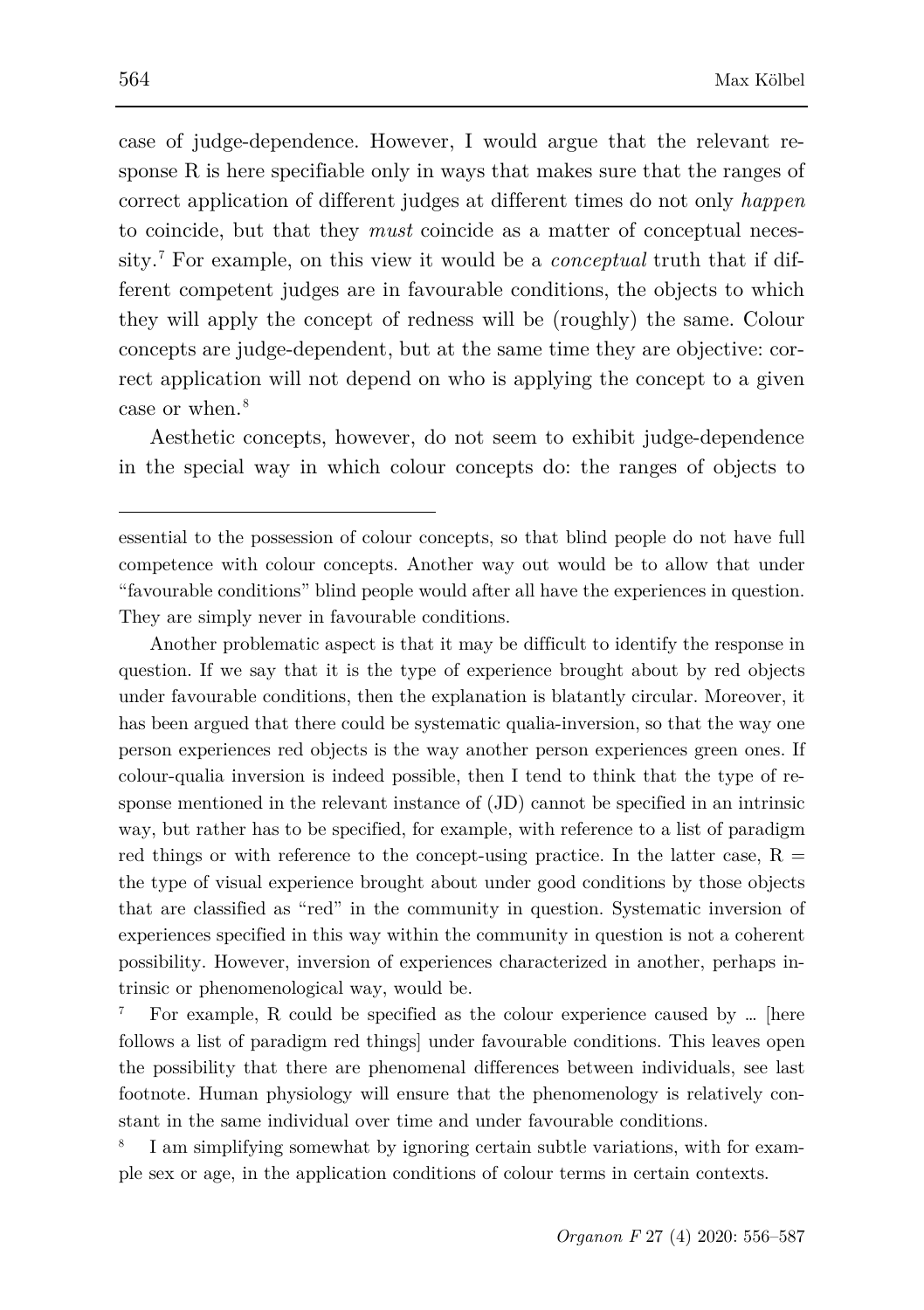which judges are disposed to respond with aesthetic appreciation under favourable conditions will vary from judge to judge. The variation is quite regular, and it is well-known to exist. In my view, such variation is not taken to show that some judges are less competent, or that the conditions under which some are operating, are not favourable. Thus, aesthetic concepts, such as the concept of beauty, do not prescribe at the conceptual level that ranges of correct application must coincide between judges.

I realize that this last claim may be controversial, especially for the paradigmatic aesthetic concepts such as beauty and ugliness. It will be one of the tasks of §4 to explain away some of the phenomena that make it appear controversial. For the moment, however, let us settle for the claim that at least many of the judge-dependent concepts mentioned on the last page (e.g. *agreeable*, *pleasant*, *attractive*, *funny*, *disgusting*) are judge-dependent in such a way that the ranges of correct application of these concepts can vary from judge to judge or time to time.

Let me mention, finally, a kind of concept that may easily be confused with a judge-dependent concept. Some (at least possible) concepts depend for their correct application not on the response the judge would have under favourable conditions, but rather on the response an ideal judge would have under favourable conditions. The conditions of correct application of these concepts can be articulated like this:

(IJ) For all subjects *s* and all objects *o*: it is correct for *s* to apply C to *o* if and only if an ideal judge would be disposed to have experiential response R to *o* under favourable conditions.

One difference one notes immediately is that concepts instantiating schema (IJ) will not be judge-dependent, because it no longer depends on a feature *of a judge*, whether it is correct for *that judge* to apply the concept. Rather, it depends on a feature of the ideal judge. This means, on the face of it, that (IJ)-type concepts are not judge-dependent.[9](#page-9-0)

Another important difference between schema (IJ) and (JD) is that the link with rational motivation that arises if response R is something intrinsically desirable, is removed. If an object causes a pleasurable experience in

<span id="page-9-0"></span>There is a way in which (IJ)-type concepts may nevertheless be judge-dependent, and this is if it depends on the judge what an ideal judge would be like.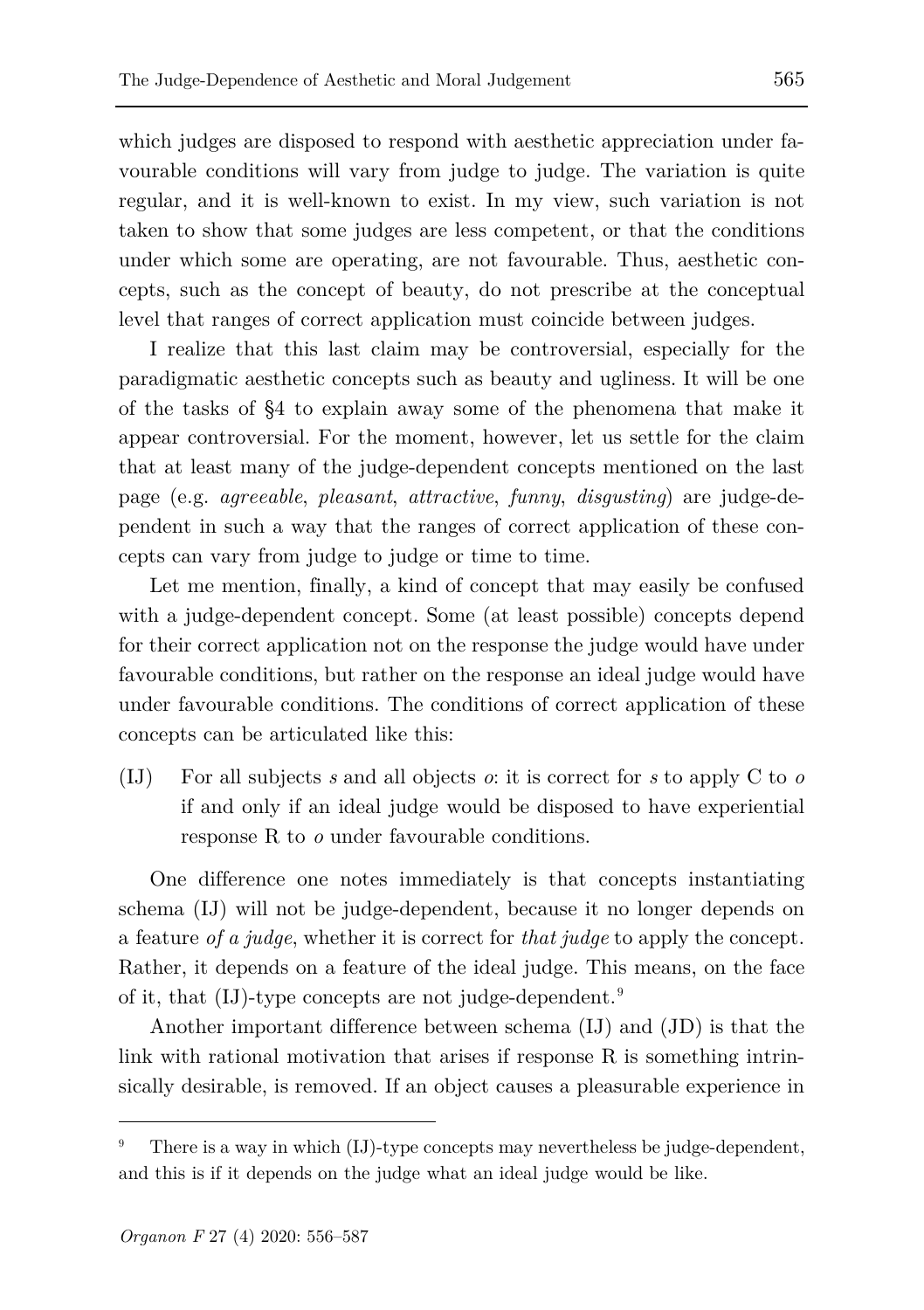me under favourable conditions, then this will give me some reason to prefer to encounter that object rather than others at least when conditions are likely to be favourable. If the disposition is not my own, but that of an ideal judge, then I no longer have that reason—unless perhaps I believe that I am similar to the ideal judge in the relevant respects, or I have reason to have preferences similar to those of an ideal judge. In any case, the reason would no longer be directly entailed by my judgement, but rather depend on further beliefs or preferences.

The concept of beauty, and perhaps other more narrowly aesthetic concepts, may appear to some to be of the (IJ) type. Remarks like: "This may be beautiful, but I don't appreciate it." or "I prefer the one that is less beautiful.", may suggest this. Moreover, we often have strong views about what sense of taste one ought to have, aesthetic apreciation has an important social role. This too may promote the impression that aesthetic concepts are of the (IJ) variety (more on this below).

Let me summarise, then, the results that I want to take from this section: aesthetic concepts are a kind of judge-dependent concept where the response in question is an experience of pleasure or displeasure of some sort. Moreover, judges regularly vary in their dispositions to have these experiences in response to objects, and as a result the range of correct application of aesthetic concepts may vary from person to person, or from time to time.

### **2. Three puzzling phenomena**

The view outlined, that aesthetic concepts and judgements are judgedependent, even though it can be motivated and supported in the way indicated, also faces some apparently disconfirming phenomena, i.e. phenomena that seem to conflict with what the view predicts. Some of these phenomena are quite well-known and need to be addressed. I shall here distinguish three such phenomena, two of them broadly taken from Hume, and one taken from Kant.

The view that aesthetic judgements are judge-dependent shares some key features with Hume's sentimentalism, in that the correctness of such a judgement will depend on the response-profile a judge happens to have.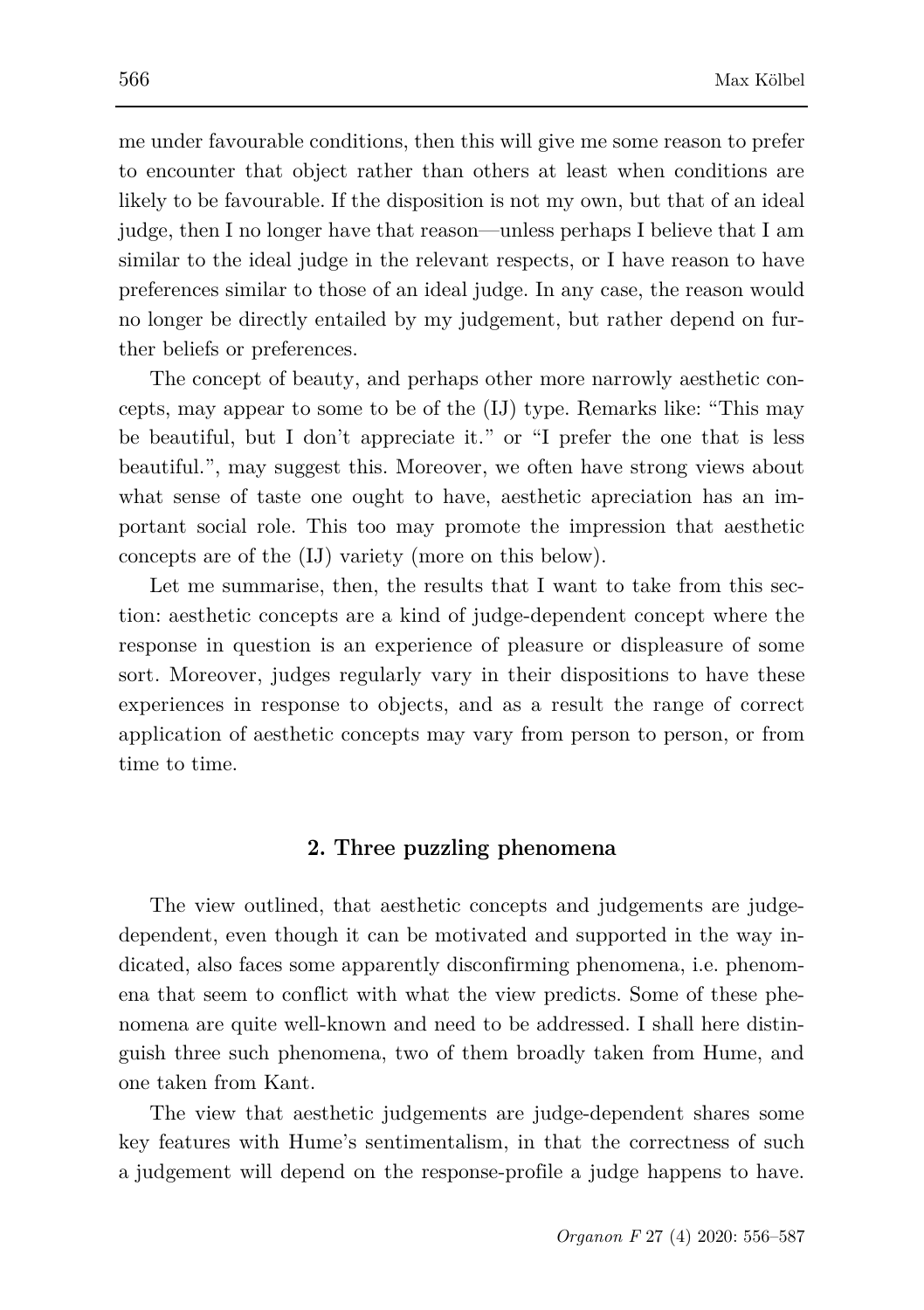Hume mentions two problems for this sort of view, in the form of tensions between the view and the way we commonly treat aesthetic matters.

First, if aesthetic judgements are governed by norms of correctness as specified in (JD), we should expect that no aesthetic judgement should be incorrect or wrong in itself, i.e. just in virtue of its content: if the judge has the appropriate dispositions, then an aesthetic judgement with any (contingent) content could be correct for that judge.[10](#page-11-0) However, it seems as if we can easily come up with examples of aesthetic judgements that are, in Hume's words, "absurd and ridiculous" (Hume 1757, §9). One of Hume's examples is the judgement that there is "an equality of genius and elegance between Ogilvy and Milton" (Hume 1757, §9). The problem for Hume as well as for the proponent of the judge-dependence of aesthetic concepts is that for people with the right sentiments or dispositions, i.e. a disposition to favour Ogilvy in the relevant way, it should be correct to judge in this way. So there should not be contents of aesthetic judgement that automatically count as absurd or ridiculous.

The second problem is not specifically raised by Hume as a problem for his own sentimentalism, but much of his discussion in "Of the Standard of Taste" can be seen as an attempt to resolve this problem for his view. This second problem consists in the apparent existence of expertise in aesthetic matters, in other words the apparent existence of thinkers with a superior faculty of judgement concerning aesthetic matters. Again, if aesthetic judgements are Humean sentiments rather than judgements of the understanding, then it is not clear why anyone should qualify as an expert on aesthetic matters. The same goes for the view that aesthetic judgements are judgedependent, as outlined in the last section: if the correctness of an aesthetic judgement depends on the judge's profile of dispositions to respond to objects of aesthetic appraisal, and if judges tend to differ significantly in their response profiles, then why should we elevate some judges with the predicate of "aesthetic expert," i.e. as someone superior in their ability to judge

<span id="page-11-0"></span> $10$  Another question would be whether the dispositions required for the correctness of the judgement are normal or admirable. But that is independent of the correctness of the judgement, if it is judge-dependent in the way outlined. I will come back to evaluations of the response dispositions of judges below.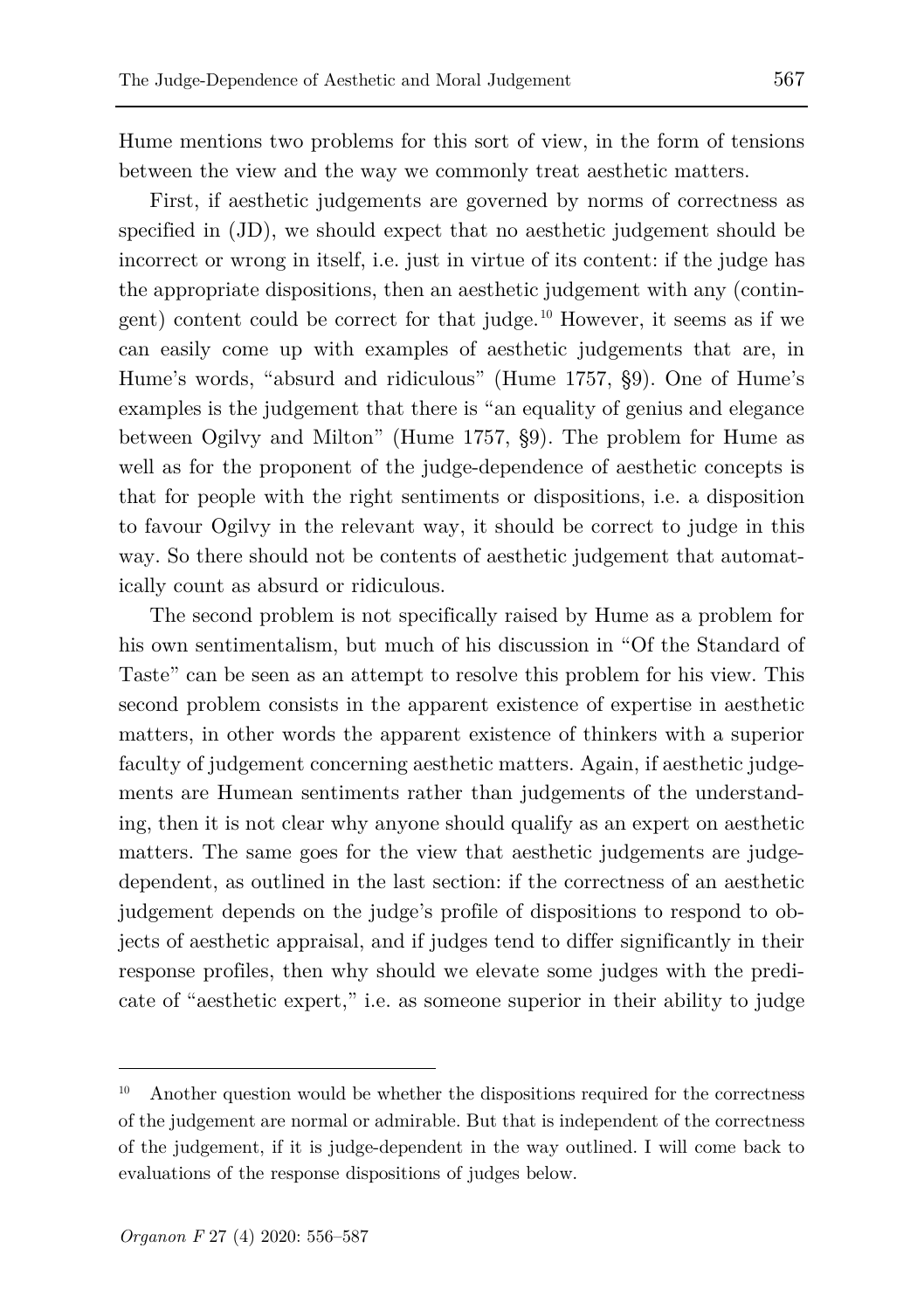on aesthetic matters, someone on whom we can rely independently of our own experiences, and perhaps even against our own experiences.

A third puzzling phenomenon can be found in Kant's *Critique of Judgement*. Kant claims, not implausibly, that aesthetic judgements involve a certain claim to "universal validity." He says that

when [someone] puts a thing on a pedestal and calls it beautiful, he demands the same delight from others. […] he *demands* this agreement of them. He blames them if they judge differently. (Kant 1790, 52)

This, too, suggests that aesthetic concepts can't be judge-dependent in the way I have been suggesting. For if the correctness of an aesthetic judgement with a certain content depended on features of a judge that he may not share with other judges, then it would seem unreasonable to expect or even demand of others that they judge in line with one's own judgement. Others may not have the same, or relevantly similar, response profiles and therefore a content that it is correct for me to accept may not be for others. So the claim to universal validity that Kant thinks we are making would seem to be quite confused.

To sum up, then, the three puzzling phenomena to be discussed are the following. First, we regard aesthetic judgements with certain contents as mistakes independently of the judge's experiential responses (e.g. "Ogilvy is better than Milton"). Secondly, some people seem to enjoy the status of experts in matters aesthetic. And finally, we seem to be making a claim to universal validity when making aesthetic claims.

#### **3. Three ways of being a good aesthetic judge**

In order to show how these phenomena can be explained (or explained away), let me begin by distinguishing two factors on which the correctness of an aesthetic judgement depends according to the thesis of judge dependence. Recall the schematic thesis of judge-dependence:

(JD) For all subjects *s* and all objects *o*: it is correct for *s* to apply C to *o* if and only if *s* is disposed to have experiential response R to *o* under favourable conditions.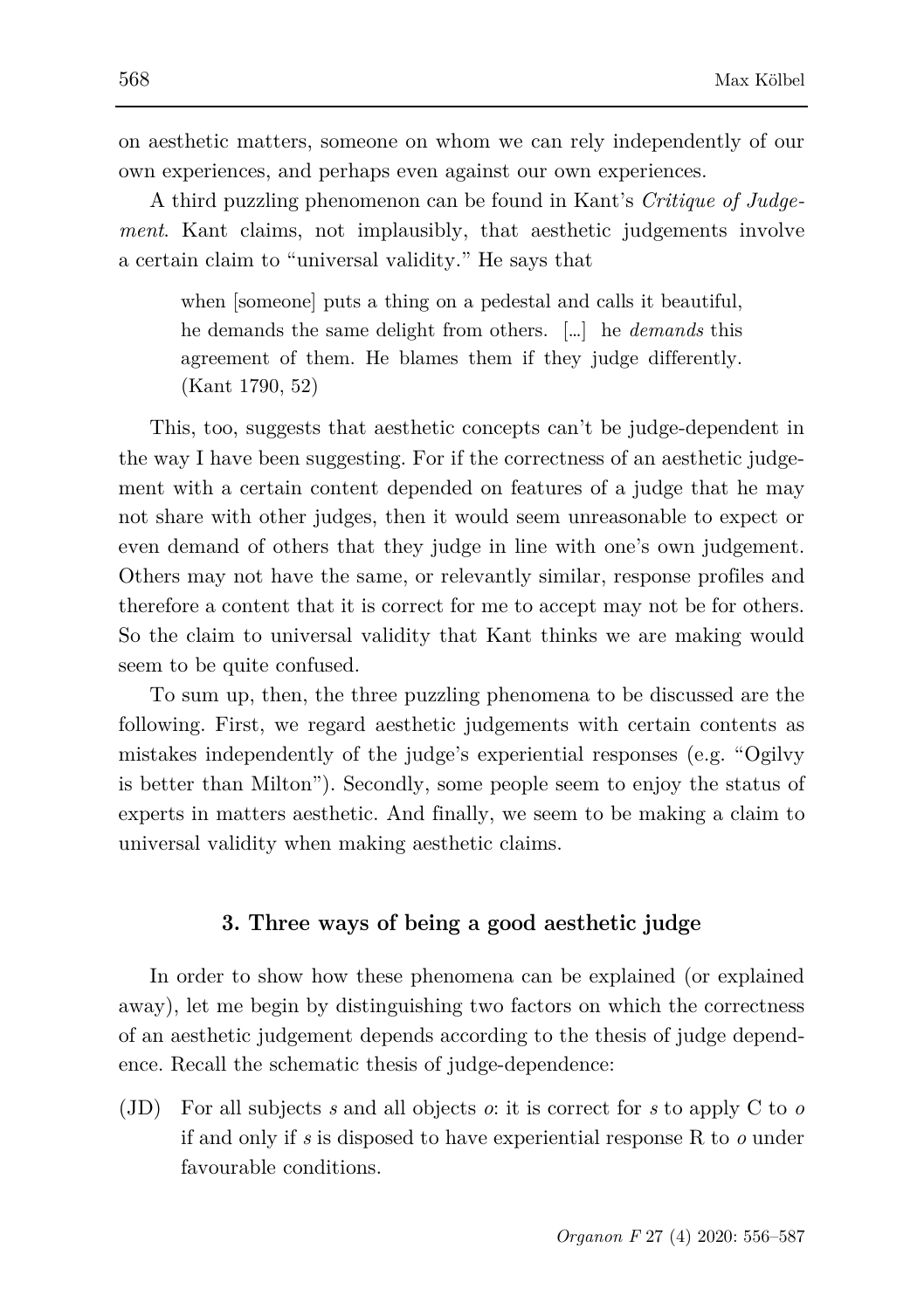I claimed that aesthetic concepts are judge-dependent in the sense of being governed by instances of  $J(D)$  where the response R is some form of aesthetic appreciation (a kind of pleasure or displeasure), and moreover, that dispositions to response R can vary from judge to judge (and possibly from time to time). This means that the correctness of applying an aesthetic concept to a given object depends on two factors being aligned with one another: (a) the relevant (response-causing) features of the object and (b) the judge's dispositions to respond (at the time of applying the concept), i.e. the judge's response-profile. If the object has features that would elicit the required response in the judge under favourable conditions, then the concept was correctly applied.

There are different methods for ensuring that one apply aesthetic concepts correctly, in line with (JD). In general, if one wants to find out whether an object has a certain disposition, i.e. would respond in a certain way under certain circumstances, one can put the object into (approximately) such circumstances, and see whether it responds in that way. Thus, to use a paradigmatic example of a disposition: to see whether a vase is fragile, I can drop it onto a hard surface and see whether it breaks. So, what I want to call the "canonical method" of arriving at an aesthetic judgement involves attempting to provoke the relevant response in oneself by exposing oneself to the object under approximately favourable conditions (cf. Lewis 1989). Thus, if I look at the painting in good lighting conditions when I myself am also in a favourable state (e.g. I am wearing my glasses, if needed, I am awake, not intoxicated, not impaired by distractions or prejudices, etc), then I can assess in a direct way whether I am experiencing the required response. In fact, I do not even need to become aware of my response and then *infer* that the concept can/cannot be correctly applied. Rather, judges will often use the canonical method in an "unreflective" way, merely coming to apply the concept reliably in line with the experience the object elicited in them, without any explicit thought about their own experiential response.

But there may also be non-canonical, more indirect methods. In general, in order to find out whether an object has a disposition to react in a certain way under certain conditions, one does not *need* to put the object into (approximately) those conditions. One can also apply general knowledge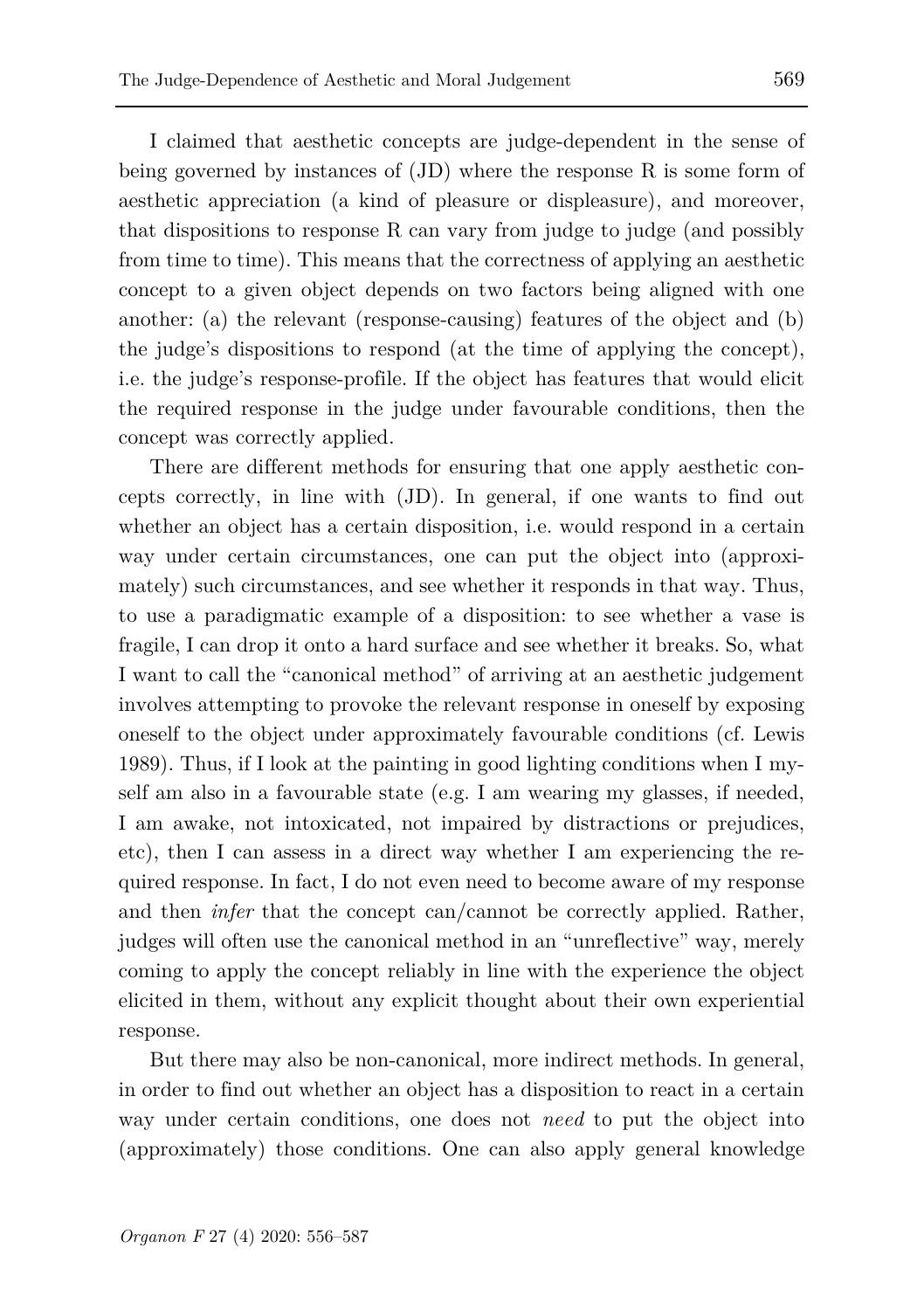about objects of this type to make an inferentially justified judgement. For example, one does not need to attempt to break a vase in order to find out whether it is fragile. Instead one can judge the vase to be fragile for example on the basis of a belief that it is made of porcellain or glass etc, and the general belief that vases made from these materials are fragile. Similarly, there are indirect ways to find out about those features of objects of aesthetic appraisal that are responsible for their affecting aesthetic judges in the way they do (see (a) above). To use a simple example, perhaps drinking coffee made from a certain type of blend of coffee beans, using a certain method of coffee-making, tends to cause gustatory pleasure in me in favourable conditions. So, I can rationally judge a particular cup of coffee to be delicious merely on the basis of my view that it was prepared in this way from this type of blend. Or perhaps paintings by a certain artist generally tend to cause a response of the right kind of disinterested pleasure in me. So I might judge that a particular painting is beautiful merely on the basis of my view that it was made by this artist, without having seen the paint $ine.$ <sup>[11](#page-14-0)</sup>

Now, this general picture of how the application of aesthetic concepts can be justified, i.e. how thinkers can ensure they judge correctly, leaves room for a variety of ways in which one can assess the competence of aesthetic judges, and corresponding ways in which one aesthetic judge can be superior to another. To begin with, we can measure the likelihood to which a judge's aesthetic judgements are correct, i.e. the likelihood that the judge will apply an aesthetic concept only to those objects which would elicit the appropriate response in him under favourable conditions. We can also make corresponding comparisons: one judge may be more likely than another to apply an aesthetic concept only to things that would in fact provoke the

<span id="page-14-0"></span><sup>&</sup>lt;sup>11</sup> There is a certain tradition in Aesthetics, following e.g. Wollheim  $(1980, 156)$ that denies the legitimacy and possibility of what I have called "non-canonical methods" in the realm of properly aesthetic judgement, or perhaps denies that the resulting judgements are genuine applications of aesthetic concepts. I will here assume without argument that this view is wrong. To the small extent to which my explanation of phenomenon P2 below depends on this assumption, my conclusions are merely conditional. See, e.g., Wollheim (1980); Hopkins (2001); Budd (2003); Franzén (2018) or Dinges and Zakkou (2020) for discussion.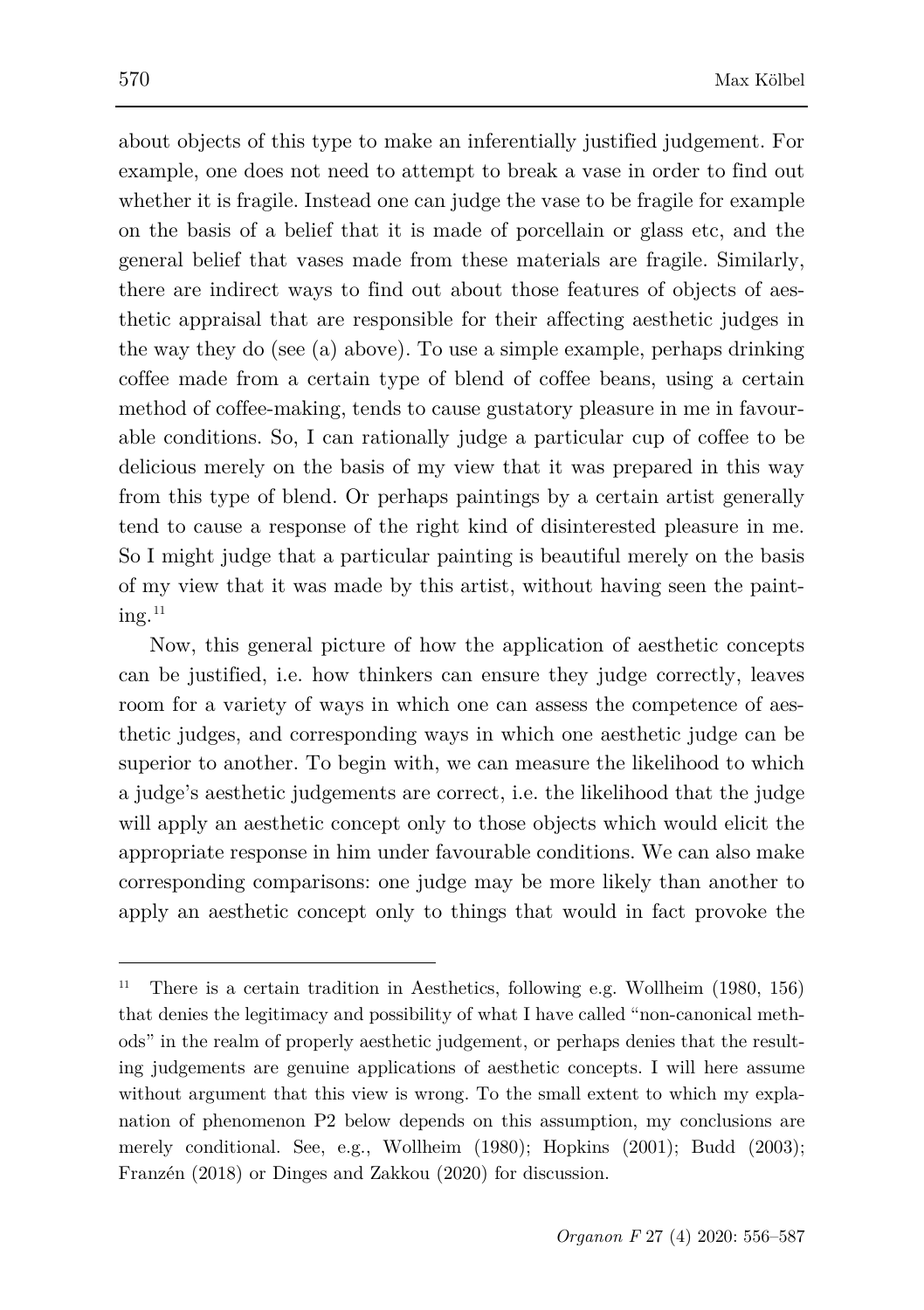right response *in him or herself* under favourable conditions. Let us call this way of assessing the reliability of a judge "likelihood of correct judgement."

This is an important dimension of assessment, however it does not *by itself* explain all aspects of our practice of treating some people as experts. Experts are people we can rely upon, but those who are likely to judge correctly need not therefore be people whose judgements we can simply rely upon. More precisely, we cannot just accept the contents they accept and thereby be likely to judge correctly ourselves. Such a conclusion would require some further assumption, for example that the reliably correct judge has dispositions to respond that are relevantly similar to our own.

However, the general picture allows us to distinguish further dimensions of assessing aesthetic judges. We can also assess the abilities of a judge to discern those features of objects of aesthetic appraisal that underlie our experiential response to them. For example, whether a given taster experiences gustatory pleasure upon tasting a dish causally depends on many overlapping factors, such as the composition of the food, the ingredients, their origin, their composition, the way the meal was prepared, by whom, using which tools and procedures, etc. Similarly, the response an aesthetic appraiser experiences when seeing a painting under favourable conditions causally depends on many underlying features of the painting, such as the distribution and structure of the paint on its surface, the composition of the painting, the painter who made it, the period in which it was made, the school of painting to which it belongs, etc. Independently of whether a judge is good at applying an aesthetic concept correctly, i.e. only to those things which elicit the relevant response in him or herself, a judge can be more or less reliable at recognizing and discerning these underlying factors. For example, a culinary expert may be very knowledgeable about various types of raw ingredients, their provenance and resulting qualities, the possibilities of using these ingredients, techniques for doing so and the resulting flavours, and she might combine this knowledge with the ability to detect all these features gustatorily, etc. An expert on paintings may be a superior judge on the provenance of paintings, on their paint distribution and the resulting experiential effects, on painters and their characteristic techniques and resulting experiential effects, on the cultural context (their own and the painter's) and its effect on the responses provoked by the painting etc.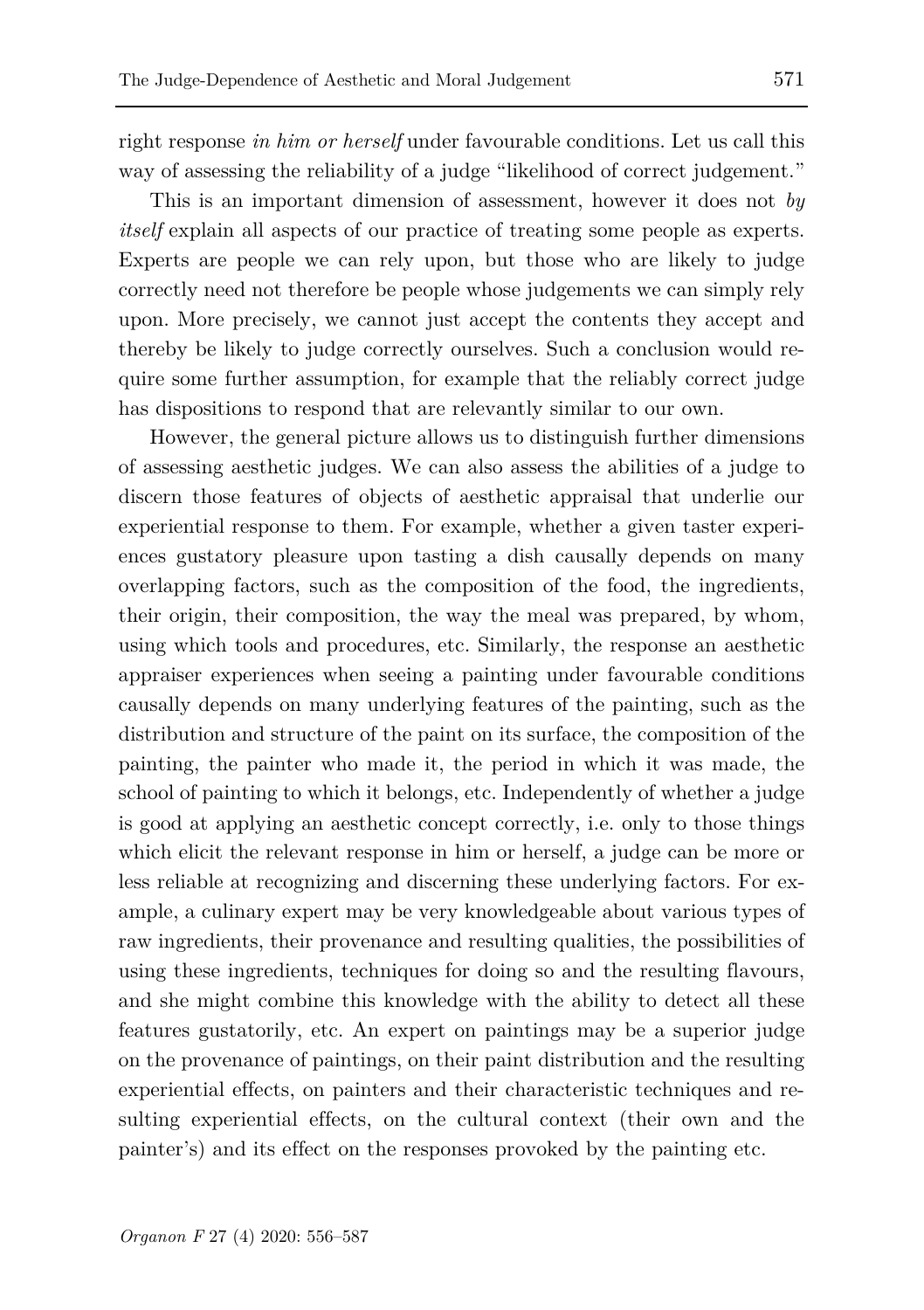If we introduce the umbrella term "underlying features" for all the causal factors (including extrinsic, contextual factors) that are responsible for judges' experiential responses to objects of aesthetic appraisal, then we can say that some thinkers are excellent aesthetic judges in the sense that they have excellent abilities to discern and recognize underlying features. The knowledge of, and ability to discriminate, underlying features can be subdivided into many different types of such knowledge and abilities. There is general knowledge (e.g. paintings from this period are generally produced with such and such technique) and particular knowledge (e.g. this painting exhibits a composition typical of such and such period). There are also recognitional skills (such as the skill to recognize a type of composition by looking at a painting) and recognitional skills can be based on powers of discrimination with varying degrees of fineness (one judge may be able to discern differences that another judge is not able to notice). All the recognitional skills can be orthogonally divided into those that are based on direct experience of the objects of aesthetic appraisal (as in a direct visual appreciation of a painting, or sampling of a food), and those that are based on indirect kinds of evidence (e.g. via general knowledge, via measurement devices, etc). There is, finally, the associated skill of being able to exercise the above skills and the above knowledge reliably in the face of sources of distraction, such as prejudice, comparative environment, social pressure etc. Thus, the knowledge of, and abilities to discern, underlying features encompasses a very wide range of competence. Let me refer to them all summarily as "competence concerning underlying features."

Excellent competences concerning underlying features may or may not be accompanied by the tendency to apply aesthetic concepts correctly (i.e. in line with one's own dispositions to respond), even if, presumably, there will be many correlations. However, a judge with superior competences concerning underlying features will be a valuable source of information to others. It is quite obvious how such a judge's general and particular knowledge of underlying features can be useful when articulated in non-aesthetic (i.e. non-judge-dependent) terms, for example by saying "Painter X tends to use technique Y." But even if such a judge's discernments of underlying features are articulated in judge-dependent terms (e.g. "Painter X paints better still lifes than painter Y."), an audience who is less competent concerning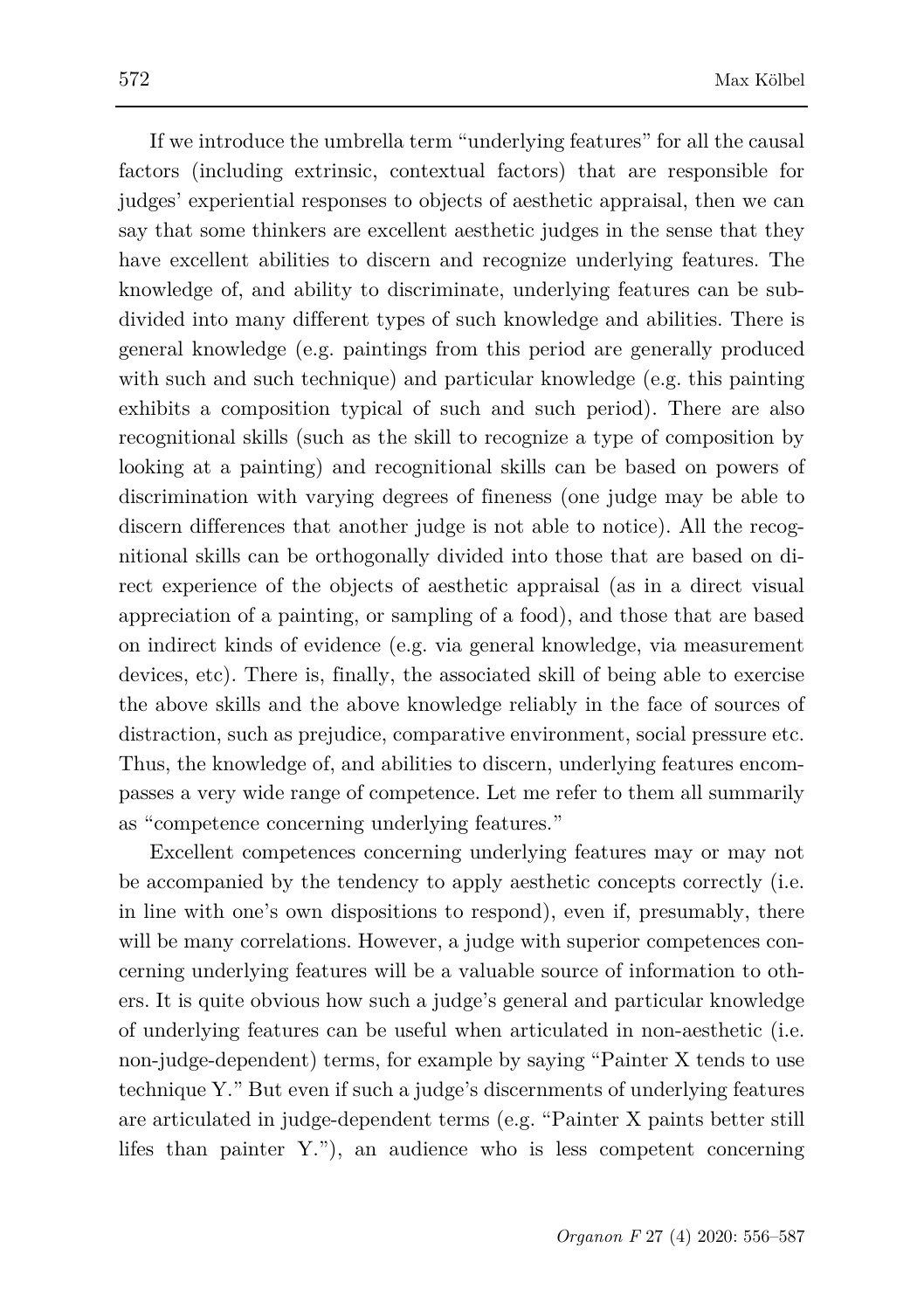underlying features may nevertheless rely on the superior judge's detection of a relevant difference.

I have distinguished two dimensions of assessing aesthetic judges: likelihood of correctness and competences concerning underlying features. Both these types of assessment are arguably objective: it does not depend on one's aesthetic standard or one's taste whether one can correctly regard a judge as more or less likely to be correct, better or worse at telling apart underlying features.<sup>[12](#page-17-0)</sup> The third type of assessment that I want to distinguish differs in this respect. I am speaking about an evaluative assessment of a judge's response profile itself, i.e. their dispositions to respond to objects of aesthetic appraisal. For example, one might regard a disposition to respond more favourably to Hip Hop than to Heavy Metal as an inferior response profile. Another might regard a taste that evaluates either of the two positively as as a bad standard of taste. These evaluations of the response profiles, or tastes, of judges seem themselves to depend on evaluative standards. However, the point of distinguishing this third type of assessment does not depend on this. The important point is rather that an evaluation of a judge's response profile, i.e. his or her taste, is independent of an evaluation of that judge's likelihood of correctness and that judge's competences concerning underlying features. For example, one might recognise someone as excellent in the latter two respects while regarding their taste as inferior.

Whether or not evaluations of response profiles are an objective matter, they do not affect the conceptual competence of judges. According to the thesis of judge-dependence, correct application of the concept requires that one's judgements are in line with one's dispositions to respond. But this does not require any particular type of disposition to respond. A judge could have any response profile whatsoever and still be a fully competent user of aesthetic concepts. If we regard one response profile as superior to another that is not an evaluation of a judge's competence as a concept user, or of his or her likelihood of using these concepts correctly.

Humean sentiments are spontaneous and beyond rational control. So, in Humean terms, a judge's response profile, their dispositions to respond to

<span id="page-17-0"></span><sup>12</sup> Except perhaps because likelihood assessments are judge dependent, as claimed by subjectivists about probability, e.g. Keynesians or Bayesians.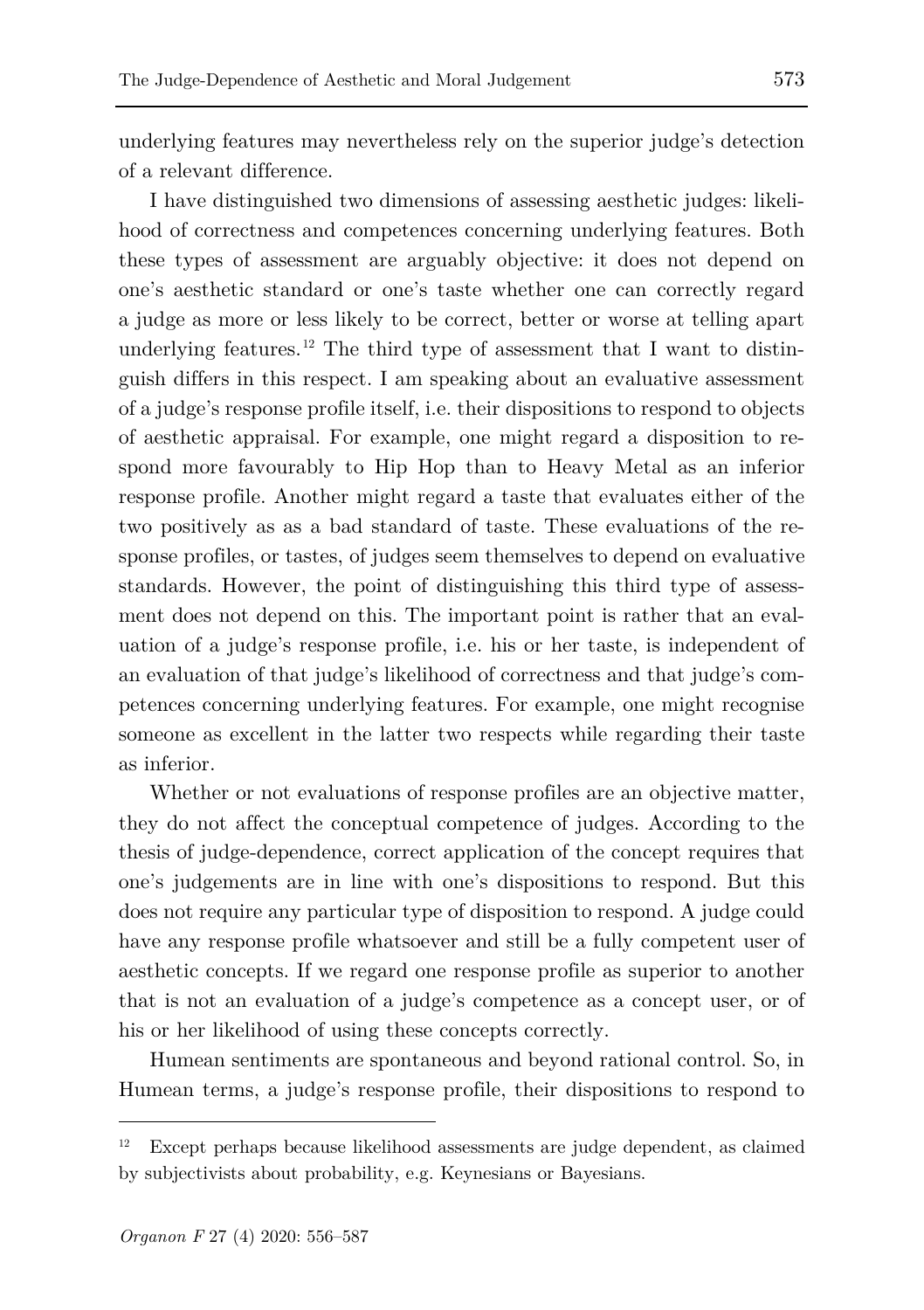objects of aesthetic appraisal, is something beyond direct voluntary or rational control. At best, I can deliberately undergo a training programme that will gradually alter my dispositions. Just as I cannot directly control the phenomenal quality of my visual experiences when looking at certain objects, I cannot directly control my aesthetic responses to objects of aesthetic appraisal.

Perhaps this hard Humean line needs to be softened somewhat when we are talking about more refined aesthetic responses. These may be more susceptible to cognitive influences than, for example, the brute phenomenal responses involved in sensory perception. One might argue, for example, that a thinker's dispositions to respond to a work of art may change if they are told that it was made with a certain technique, or even that it is merely a very good copy of the original. We may reply that this is because the technique (and the status as original) is one of the underlying features that are causally responsible for the characteristic experiential response. Of course, to the extent to which we admit such influences, we are construing the "experiential" response as more "intellectual." If we assume such cognitive influences, i.e. that a judge's response profile is not merely a Humean sentiment beyond all rational control, we may be able to construe our evaluations of judges' response profiles partly in terms of their level of informedness.

However, even with this concession of a limited rational evaluability of response profiles (as more or less informed), the comparative evaluation of response profiles remains independent of an evaluation of judges' likelihood of correctness or their competences concerning underlying features.

Before moving on, it is worth pointing out the importance most of us attach to comparing the response profiles of different judges, i.e. their taste. People's aesthetic responses seem to be associated with certain social groups, and members of such groups may construe their own "identity" partly in terms of their taste. For example, some seem to regard a taste that favours paintings by Jack Vettriano as vulgar, while others regard those as snobbish who do not appreciate Vettriano's art.

To sum up: we can distinguish three ways of assessing aesthetic judges: (a) likelihood of judging correctly; (b) competences concerning underlying features; and (c) the quality of the response profile (which may itself be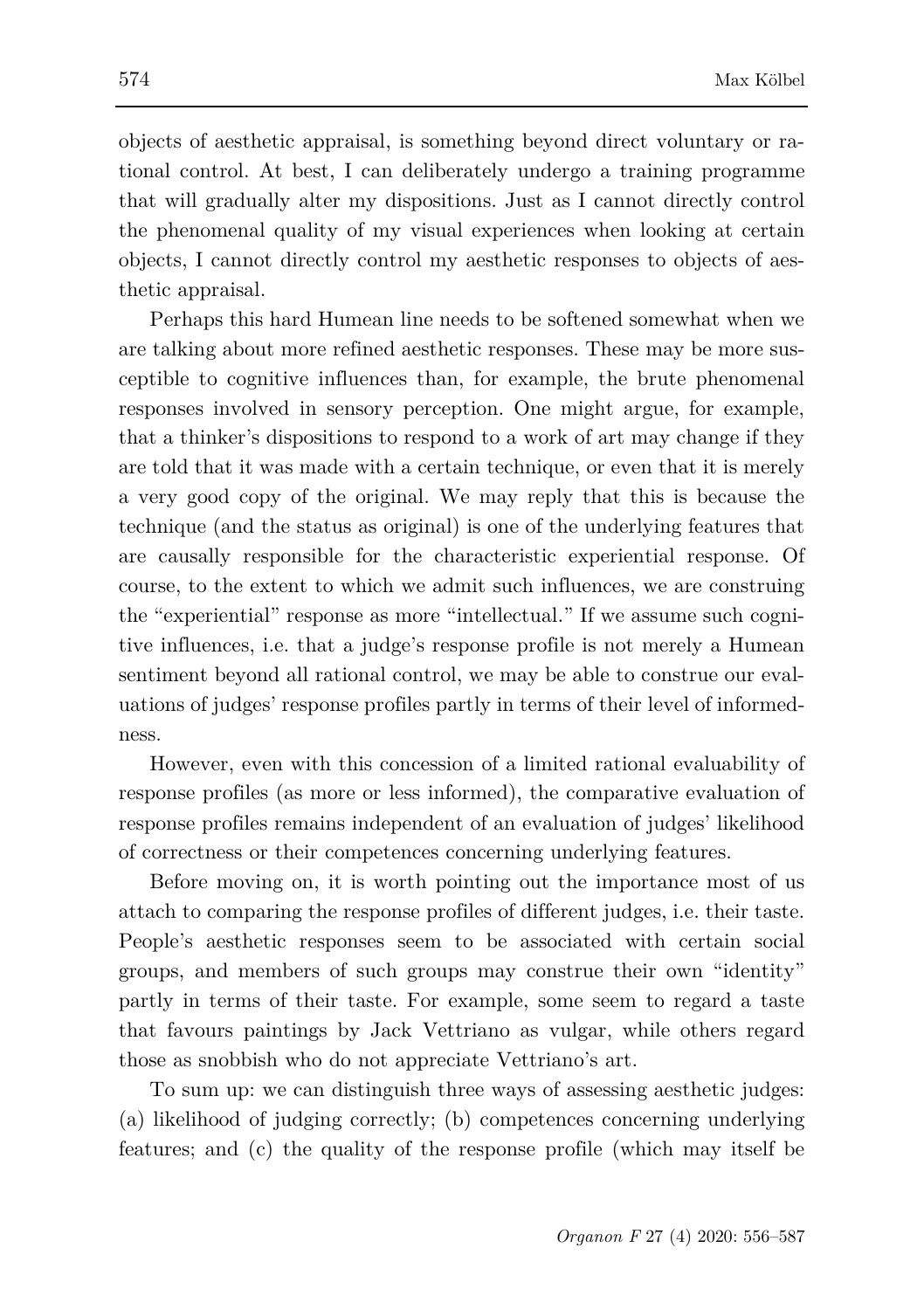a judge dependent issue). Despite some correlations between the three, they are independent of one another.

## **4. The puzzles addressed**

Let me briefly recapitulate the three puzzling phenomena that threaten the response-dependence account, before I begin addressing them:

- P1 Aesthetic judgements with certain contents just seem wrong ("absurd and ridiculous"): we regard them as mistakes no matter what the personal features of the judge may be.
- P2 There seem to be experts regarding aesthetic questions (wine experts, art critics, etc).
- P3 When making aesthetic claims or judgements, we seem to be making some kind of claim to universal validity (expecting and demanding of others that they judge likewise).

How can phenomenon P1 be explained, i.e. the fact that aesthetic judgements with certain contents seem mistaken for any judge? Hume's example is the judgement that Ogilvy is equal in elegance and genius to Milton. What would be a contemporary example? The judgement that *Conan the Barbarian* is equal to *Ulysses* perhaps? The sphere of gustatory taste might provide better examples: the judgement that rotten eggs are delicious seems to be a mistake for any judge. Or perhaps the judgement that Florence is an ugly city can serve as another example.

It seems to me that such examples may seem to be convincing for at least two different types of reason. On the one hand, they are judgements that it would be correct to make only for a judge with a response profile that we would evaluate negatively. Thus, we may think that any response profile which yields a negative aesthetic response to Florence, or a gustatory response of delight to rotten eggs, must be a sick or perverted response profile. If this is the source of the impression that such judgements are mistaken independently of who the judge is, then the judge dependence account can clearly cope: the basis of the assessment as mistaken is a negative assessment of reponse profiles of a certain type (namely those relative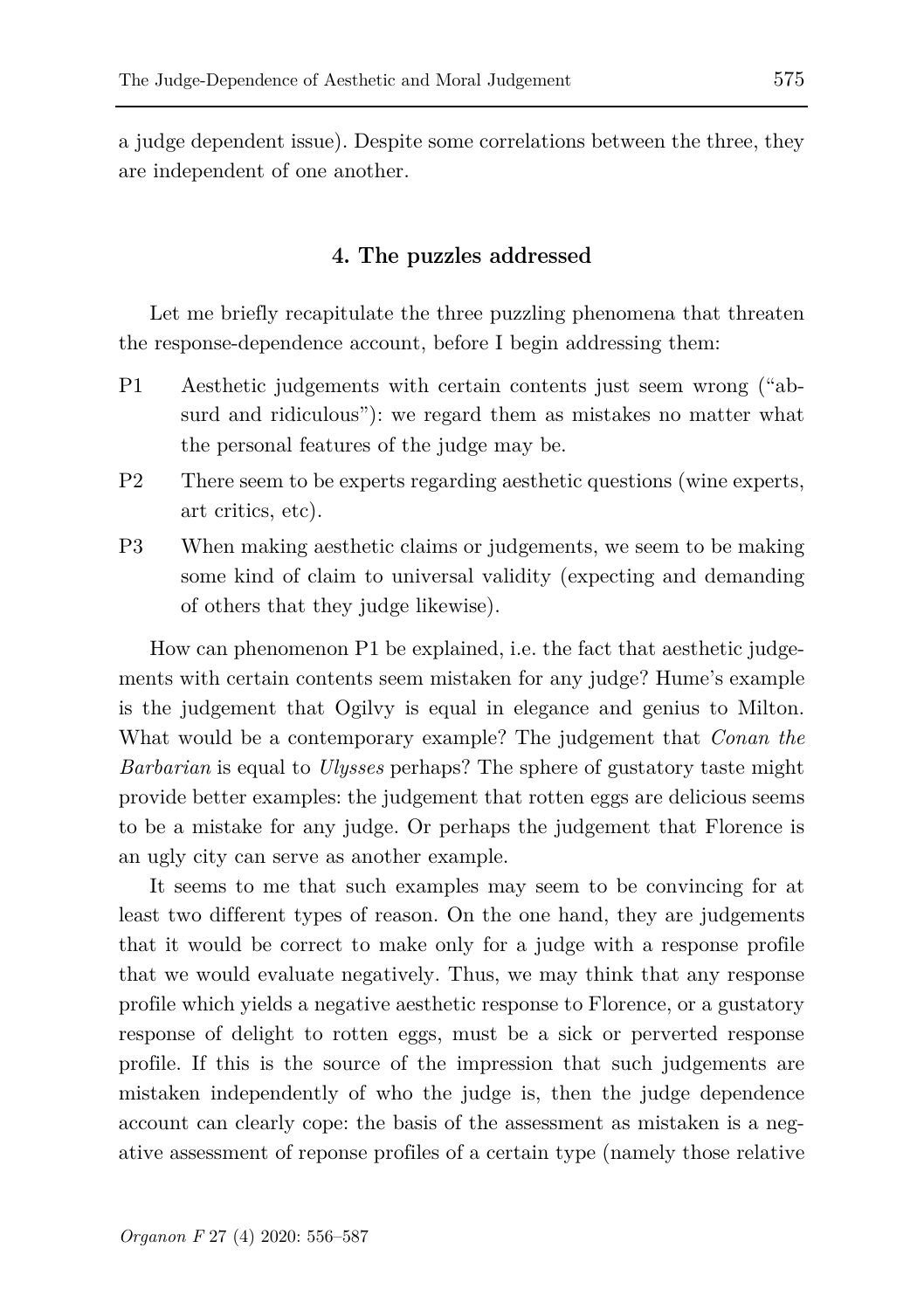to which the judgement would be correct). Perhaps no normal human, for biological reasons, will respond with gustatory delight to rotten eggs (although I believe there may be exceptions). Perhaps any aesthetic standard that rates Florence as ugly (or that equates the quality of *Conan the Barbarian* with *Ulysses*) must be condemned as perverted. If so, this would explain the view that such judgements are always mistaken: either the judgement is not in line with the response profile, or the response profile itself is a mistake: it is not a set of dispositions one should have. This explains why some may have the impression that there must be a mistake in regarding Milton and Ogilvy as equal, whatever the dispositions of the judge are. Once we concede their negative evaluation of any standard of taste that would treat Ogilvy and Milton as equal, the impression is correct: either a judge has an ok response profile, in which case he judged incorrectly (in the sense of not judging in line with the norms spelled out in the relevant instance of (JD)). Or she has a response profile that it is a mistake to have, in which case, perhaps, she may be judging in line with the norms of (JD), but is guilty of having the wrong response profile. So, the impression that judgements with such a content are a mistake to make, whoever the judge may be, is correct.

It is important to stress, however, that this take on P1 still leaves open that some judges might have the condemned response profiles, so that they would be applying the relevant aesthetic concepts correctly if they made these judgements. Thus, perhaps a judge with a strong aversion to terracotta and marble in a city would be judging correctly if judging Florence to be ugly. Fungus the Bogeyman will correctly judge rotten eggs to be delicious because they produce in him the required gustatory delight. Thus, our negative evaluations of the response profiles that would make such judgements correct do not show that these judgements cannot be made correctly in the sense of being made in line with the conceptual norms articulated in the relevant instance of (JD).

Let us move on to P2: some thinkers undoubtedly enjoy the status of aesthetic experts, as do for example wine experts or art critics. Does the judge dependence account outlined leave room for this to be a deserved status? I believe it does, though we ought to be careful to distinguish the various dimensions of assessment of aesthetic judges that I distinguished.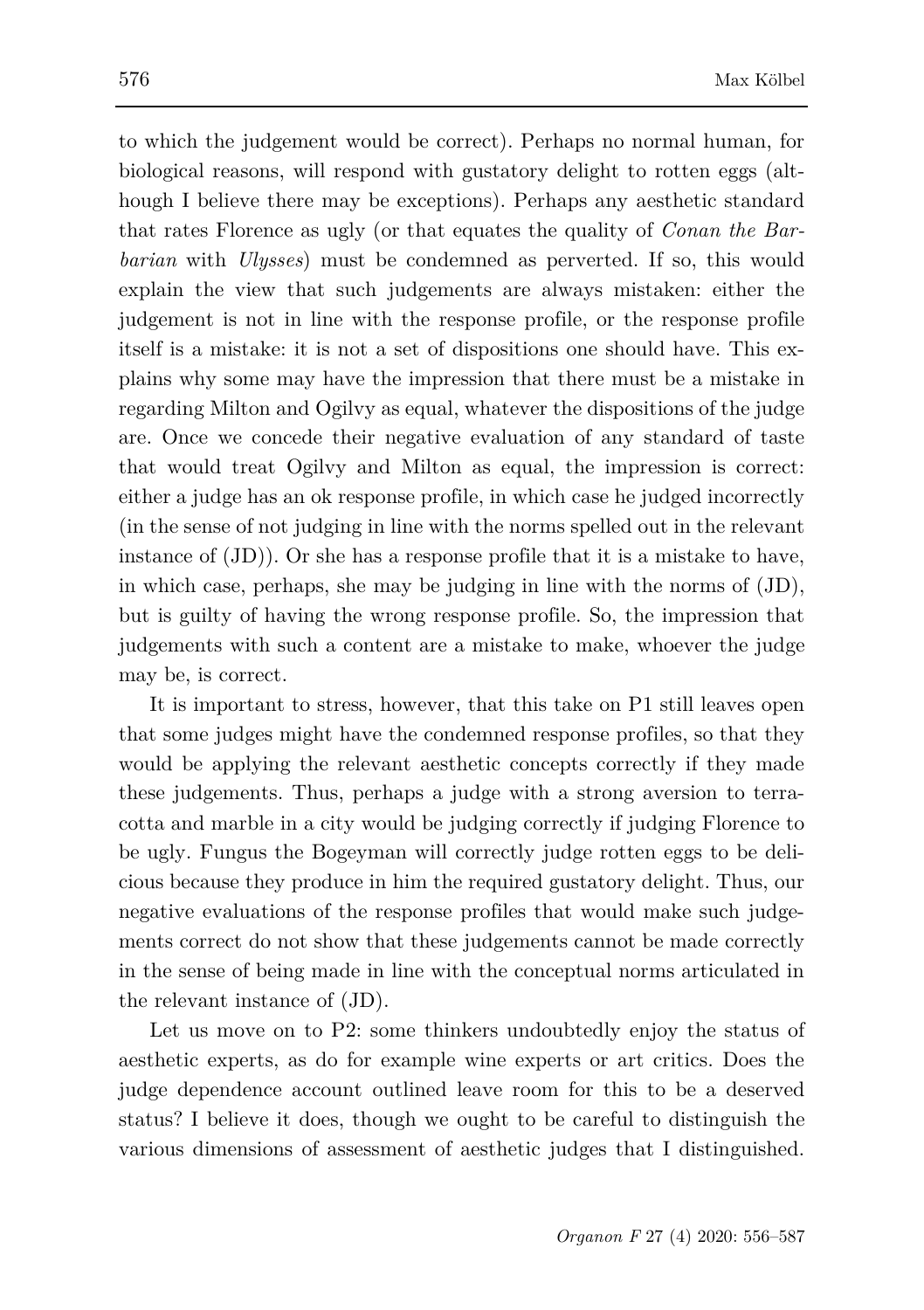The status of expert can be warranted on the basis of superior competence concerning underlying features (which in turn can take many forms). But it can also be warranted to treat someone as expert because they have a type of taste (i.e. response profile) that one regards as superior and worth emulating. Superiority in terms of greater likelihood of correctness, however, can play only an indirect role in justifying expert status. Let us look at some examples.

Wine experts are usually superior to others in their competences concerning underlying features, and this is usually all that matters in this case. This superiority, as mentioned, can take many different forms, from superior abilities to discriminate flavours in canonical ways to superior general knowledge of wines (usually restricted to certain regions). Often, a judge with superior wine-tasting abilities will also have a more differentiated response-profile. But I presume that the expert status is in these cases owed usually to their competences concerning underlying features. They might also be good sources of advice because they have general knowledge of what others' palates are like.

By contrast, expert art critics, I suspect, typically acquire their status due to a combination of enhanced competences concerning underlying features (both in their discriminatory skills and in their general and applied knowledge) and due to a response profile, i.e. a taste in art, that is regarded as superior—at least by those who regard them as experts. Thus, art critics will often be more perceptive or more knowledgeable than others, but they might also be admired for their taste. To the extent to which their response profile is emulated and admired, their role of expert is similar to that of a guru: they serve as a model for others, who would like to be like them.

Likelihood of correctness will only play an indirect role when it comes to the expert status: if one thinker believes that she has a response profile similar to that of another person, who in turn has a high probability of being correct in her aesthetic judgements, then relying on their expert judgement seems to offer a quick shortcut to achieving their rate of correctness without needing any competence concerning underlying features. Thus, the usefulness of one thinker's correctness to another thinker, who wants to rely on the first's testimony, depends on the assumption that the response profiles or tastes are relevantly similar. There are, of course, further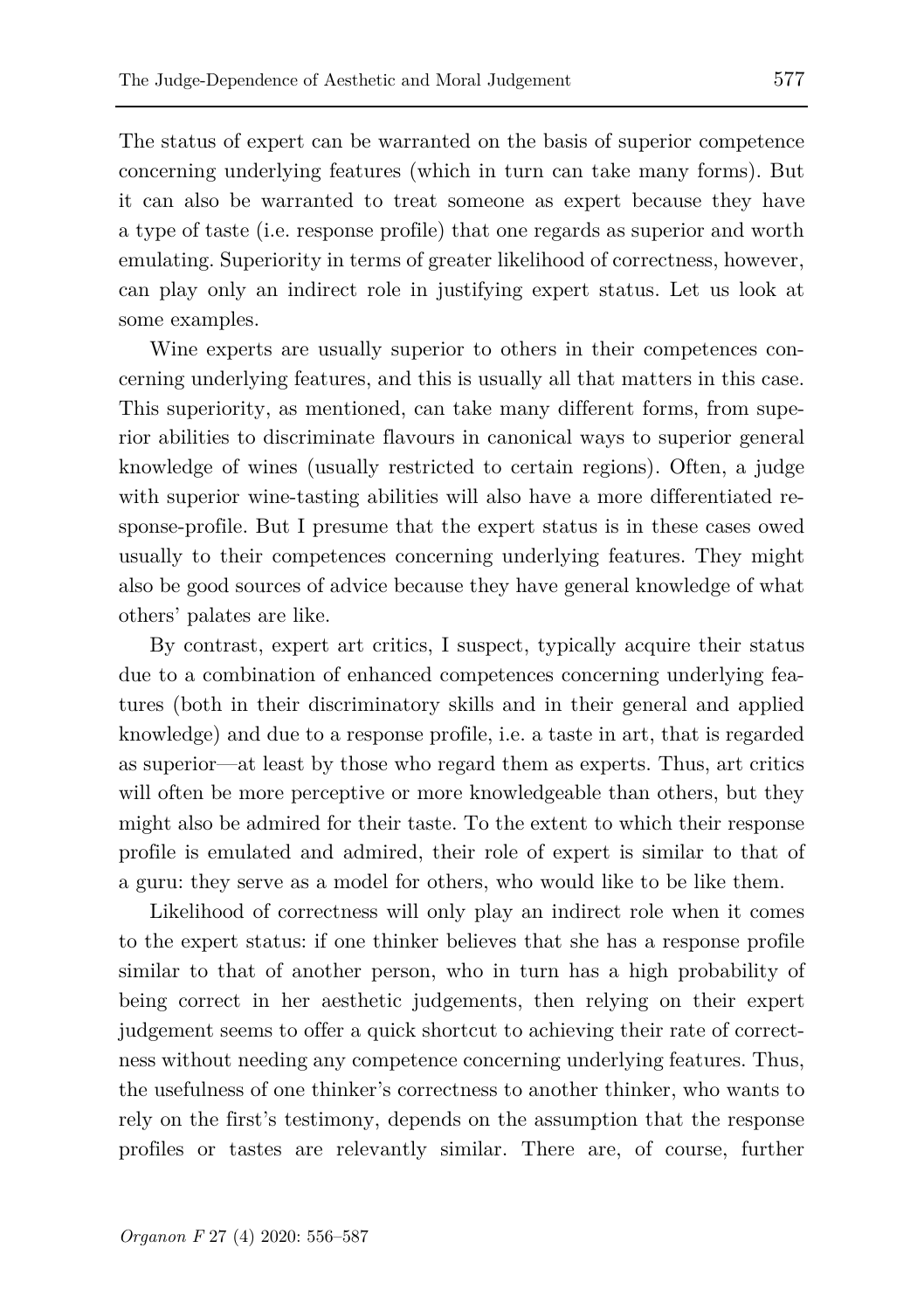assumptions that would allow one to draw inferences from the fact that someone with a high probability of correctness has made a certain aesthetic judgement: e.g. explicit assumptions about the thinker's response profile. But these are not a basis for an explanation of the status of aesthetic expert in the sense of P2.

Phenomenon P2, then, can be explained within the judge-dependence framework: when we regard certain judges as experts in aesthetic matters, we regard them either as especially competent concerning underlying features, or we value their taste (their set of dispositions to respond to objects of aesthetic appraisal) as worth emulating, or both.

This leaves us with phenomenon P3, the universality that Kant claims to pertain to aesthetic judgements. Does the judge dependence of aesthetic concepts make room for this claim to universal validity? I will argue that there is no room for the phenomenon exactly as stated by Kant. However, the judge-dependence account offers a ready way to explain some nearby claims that may well be the basis for thinking (erroneously) that Kant's strict universality claim is correct. This will again make use of the idea that we can assess judges in the three ways I outlined in §3.

One straightforward way in which *certain* aesthetic judgements might come with a claim to universal validity would concern the negations of the judgements that figured in phenomenon P1. The judgement that Florence is not ugly, or that rotten eggs are not delicious, are plausibly taken to be correct for any judge, simply because no-one is likely to have a response profile relative to which these are not correct. However, this will not do justice to the phenomenon as it was intended by Kant: the idea of P3 is that we expect and demand others to judge as we do not only in these special cases, that actually command widespread agreement, but that we expect and demand this *whenever* we make aesthetic judgements.

A more adequate explanation might be given in terms of our evaluations of tastes (response profiles). Even if it is largely an involuntary matter which response profiles we have, we do nevertheless attach great social significance to them. We regard people as admirable or despicable, as suitable friends or bad company, merely on the basis of their taste. We identify ourselves strongly with our own taste and regard it as an essential feature that defines who we are, and which socially significant groups we belong to.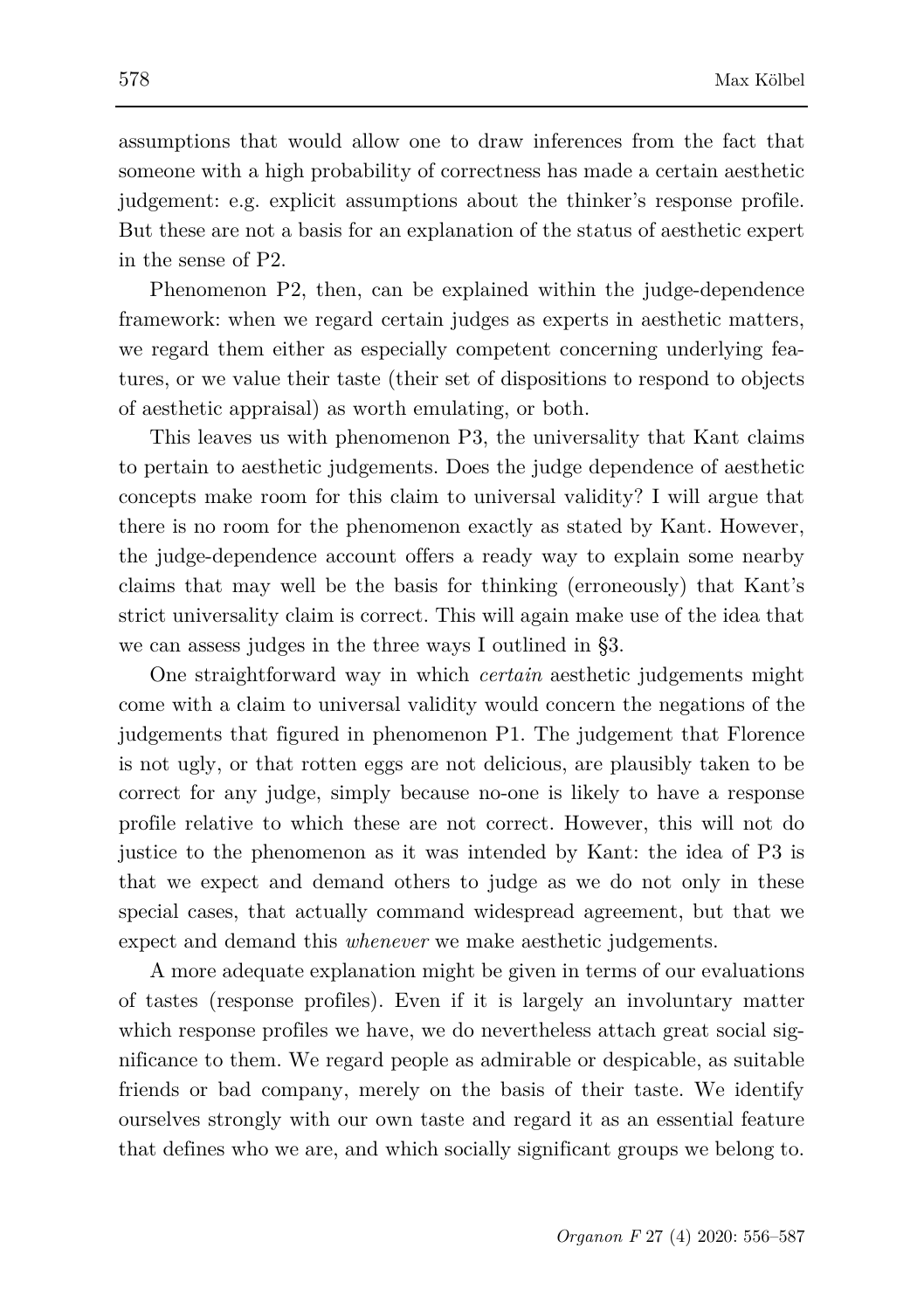As a result, we will regard people who change their taste too quickly, or for no good reason, as inauthentic. This sheer level of significance can explain, to some extent, why it seems that we expect and demand that others judge aesthetically as we do: on the one hand, we expect and demand them to assess the underlying features as we do. But on the other hand, we also have a strong social expectation that they have a taste similar to ours, so that if they meet the expectation, and they judge as we do, then their judgements will be correct just if ours are.

One limitation of this explanation is that it does not really account for us having this expectation, or making this demand, completely universally on everyone. Rather, the account predicts that we should not have these expectations and demands whenever we expect others—perhaps members of a different group—to have quite different tastes. So, this explanation requires us to treat P3 as involving an exaggeration.

A third way to try to do justice to P3 takes seriously the idea that the phenomenon concerns the explicit *claims* we make rather than concerning (potentially unexpressed) judgements. As Kant says, "when [someone] puts a thing on a pedestal and *calls* it beautiful, he demands the same delight from others. […] he *demands* this agreement of them." When we assert a proposition, we are proposing to our conversational partners to accept this proposition for the purposes of the conversation. They can veto the proposal, by denying what we said, but if they let it pass, then the proposal becomes accepted, the proposition accepted for the purposes of the conversation. Many models of conversation acknowledge this basic picture (Stalnaker 1978, 2002; Lewis 1979b; Brandom 1983) The picture is controversial for perspectival or centered propositions (see e.g. Torre 2010; Ninan 2010a, 2010b; Stalnaker 2014; Kindermann 2018), but can be defended for that case (Kölbel 2013; Dinges 2017). If we accept the basic picture of the conversational effect of an assertion, we have the beginning of an explanation of phenomenon P3: we are making a demand on anyone who might be or become a party to this conversation that they accept, at least for the purposes of the conversation, what we have asserted. This is a demand they may not comply with, i.e. they may deny what we have asserted, thereby preventing the asserted proposition from becoming mutually accepted.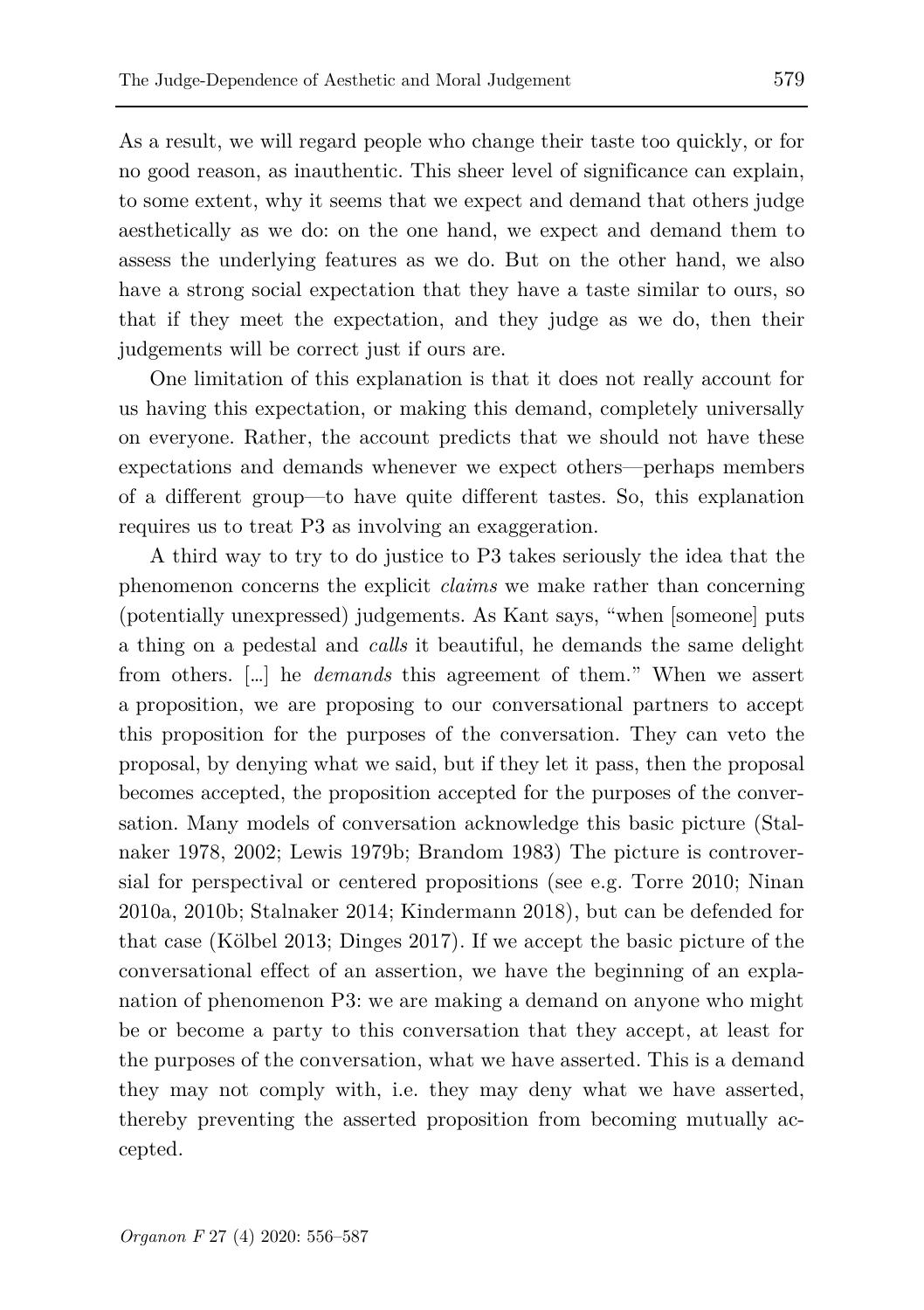Now, it is important here to contrast aesthetic predicates, such as "beautiful" with predicates that wear their judge-dependence on their sleeve, such as "is my favourite painting." When I call a painting "beautiful," I may expect and demand the agreement of others in the sense of expecting and demanding that they allow this to become accepted in our conversation. This will not be so when I call a painting "my favourite painting": even though the concept of one's favourite painting may well be judge-dependent too, this particular form of words would not bring about acceptance of the painting in question as one's favourite painting in the conversation, even if no-one objects. When judge-dependent concepts are expressed through indexical language, the conversational effect will be different: at best it will become accepted that the painting is the favourite painting of that participant who just called the painting her favourite painting.[13](#page-24-0)

I conclude that while phenomenon P3 cannot perhaps be saved exactly as stated by Kant, we can at least "explain it away": the account predicts some phenomena that are similar to P3 and may well have been the basis for the attraction of Kant's universality claim. The defender of judge-dependence needs to deny that an aesthetic judge who is minimally informed about the occurrence of interpersonal differences in taste can reasonably expect and demand of everyone unrestrictedly that they agree (in this sense, P3 is denied). But they can accept that we expect and demand of anyone whose taste we are presuming to share, that they agree with our judgements as to which things are beautiful. They can also accept that everyone who asserts that something is beautiful ("calls it beautiful") thereby makes a proposal to accept for the purposes of the conversation, that that thing is beautiful, and thereby expect and demand that their conversational partners do accept this by not rejecting the assertion they have made.

# **5. A parallel case for the judge dependence of moral judgement?**

In this final section, I want to argue for a certain asymmetry between moral and aesthetic judgement. While some of the motivations for a judge-

<span id="page-24-0"></span><sup>13</sup> See Kölbel (2013) for elaboration.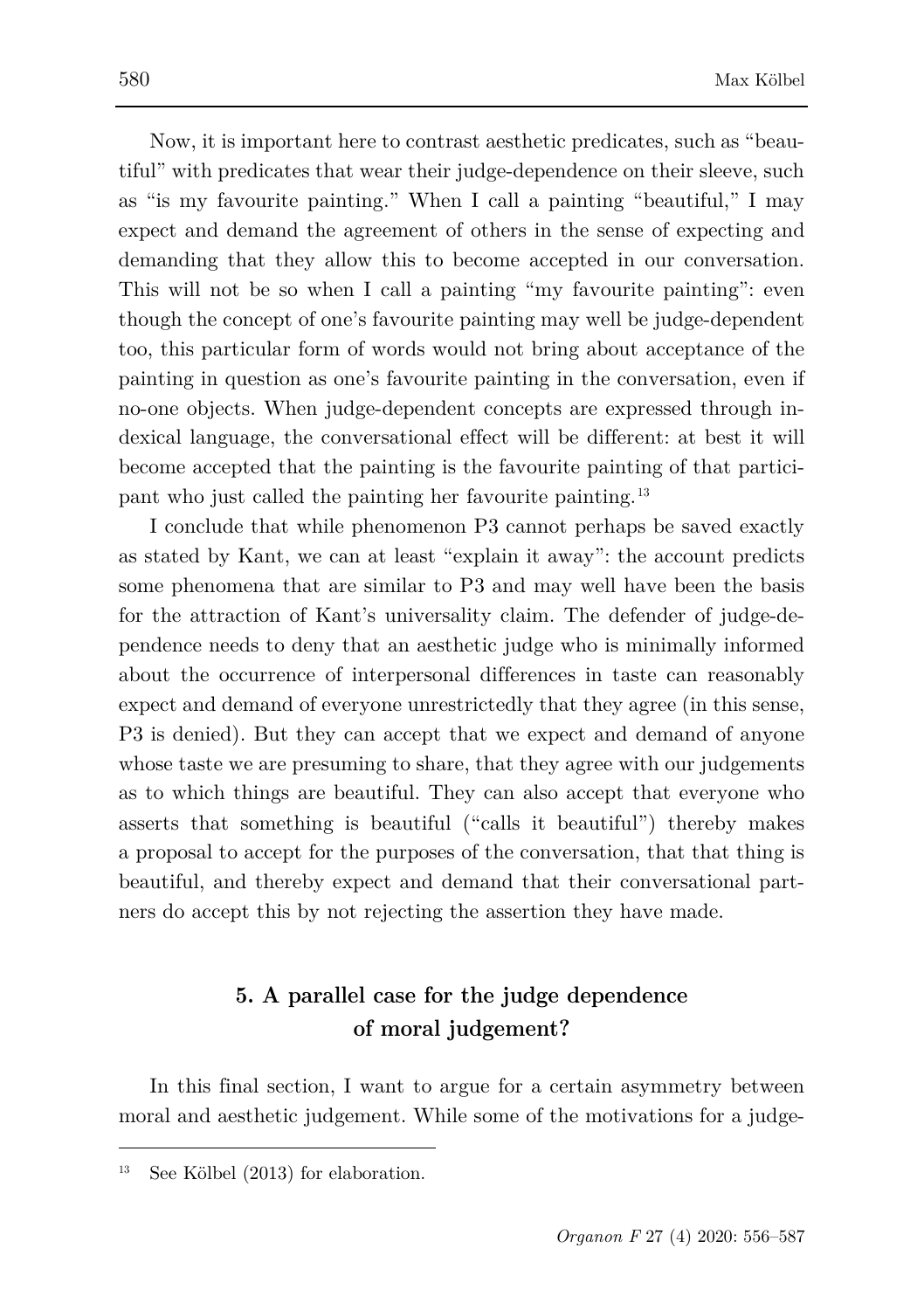dependence account transfer straightforwardly from the aesthetic to the moral case, there is also evidence against the judge-dependence of moral concepts. In my view, this evidence forces us to draw one of two uncomfortable conclusions: either that moral concepts are incoherent, or that the users of moral concepts are persistently confused about these concepts.

I take it that aesthetic concepts (at least the ones that I have been discussing here—not all aesthetic concepts mentioned by Sibley in his famous 1959 article) are a species of evaluative concept. Another species is that of moral concepts. However, some evaluative concepts seem not to be specifically related to any narrowly *experiential* response. Moral or normative concepts may impose restrictions on the preference structure of judges without being associated with any specific sensory response. However, we already saw in the case of aesthetic concepts that it is possible to conceive of the response mentioned in instances of (JD) as experiential in a wide sense. Aesthetic appreciation may be a partly intellectual response. Similarly, the responses associated with moral concepts—if treated on the (JD) model may include experiential responses more or less closely tied to perception or other basic responses. Perhaps they are quasi-sensory experiences produced by a quasi-sensory "moral sensibility." For simplicity, let us call the relevant responses in the moral case "moral approval" and "moral disapproval."

We might then propose various instances of (JD) as articulations of the norms governing various moral concepts:

- (G) For all subjects *s* and all objects *o*: it is correct for *s* to apply *good*  to *o* iff *s* is disposed, under favourable conditions, to respond with moral approval to *o*.
- (B) For all subjects *s* and all objects *o*: it is correct for *s* to apply *bad* to *o* iff *s* is disposed, under favourable conditions, to respond with moral disapproval to *o*.
- (O) For all subjects *s* and all objects *o*: it is correct for *s* to apply *ought*  to action type *a* iff *s* is disposed, under favourable conditions, to respond with moral disapproval to a failure to perform *a*.

One advantage of this type of approach is that it offers a clear explanation of the motivational nature of these evaluative concepts. Motivational internalism in metaethics has remained controversial, but there seems to be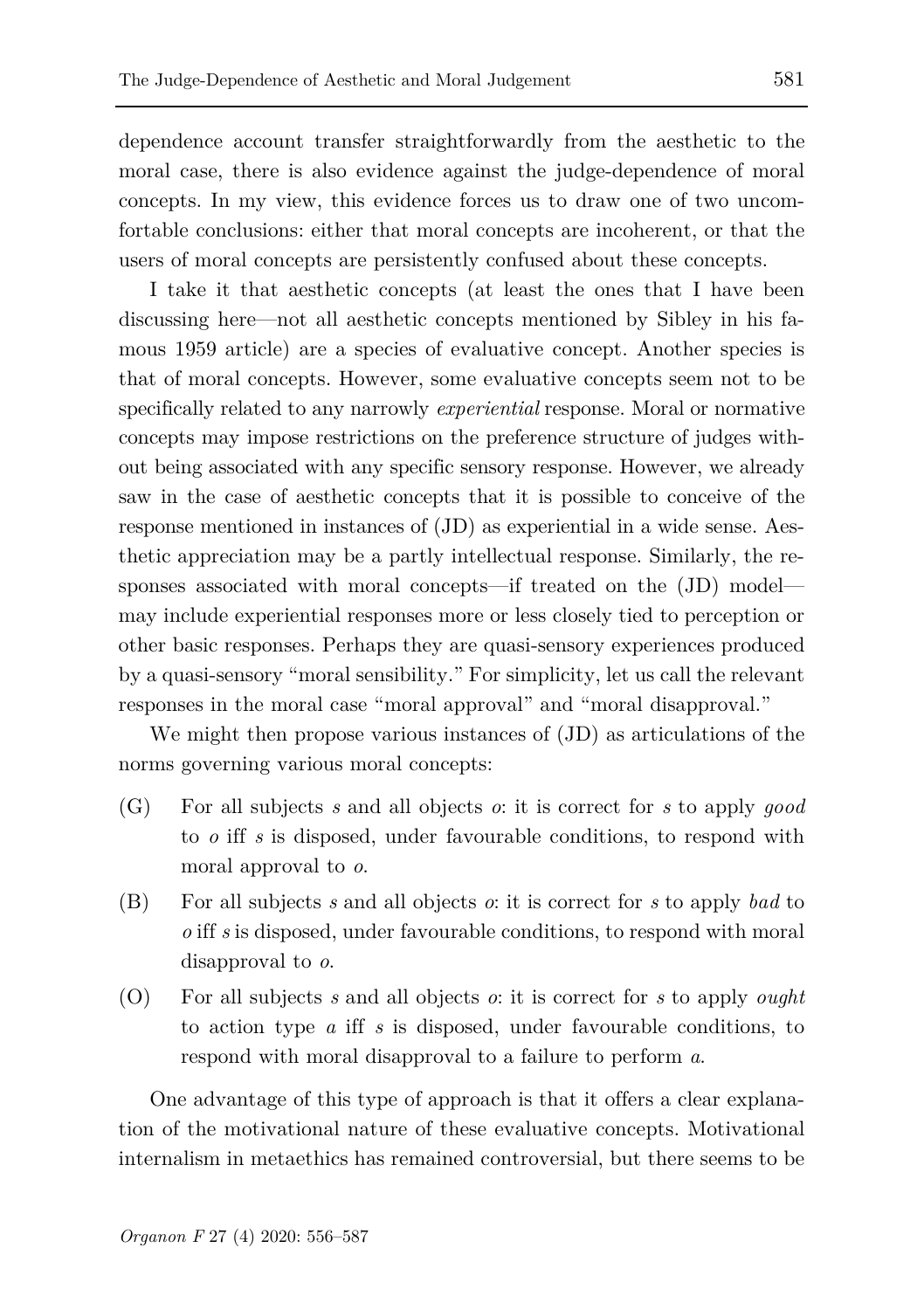at least a very convincing suggestion that competence with evaluative concepts requires having a corresponding motive when applying them. Those who claim not to have the motive while also claiming to be applying the concept (so the internalist claims) have not really understood the concept or are applying a related but different concept (i.e. an "inverted commas use"). A judge-dependence account has no difficulty explaining this whenever the response mentioned in the relevant instance of schema (JD) is an experience that is appropriately motivating. If pleasure is intrinsically desirable, and correct application of the concept of beauty requires of the judge that he or she be disposed to experience a certain kind of pleasure in response to that object, then judging an object to be beautiful will have immediate consequences for rational motivation. If such a judgement does not, ceteris paribus, motivate me to choose the object over others not judged to be beautiful, then something will have gone wrong: be it my competence with the concept of beauty or my processes of rational deliberation. The same goes for the proposed instances of (JD) for moral concepts: if moral approval or disapproval is a response associated with the application of moral concepts, then this explains the link between the genuine application of moral concepts and motivation. It is rational to prefer, *ceteris paribus*, good things to those that are not. Why?—because it is rational to prefer *ceteris paribus* what one approves of.

The second type of support for a judge-dependence account of aesthetic concepts came from the observation that we regard it as a requirement for competence that users of these concepts apply them in line with their dispositions to respond. In the moral case, analogous observations support an analogous conclusion: we tend to require that competent users of moral concepts apply these concepts in line with their own responses of moral approval or disapproval. It is hard to imagine a case where we classify a thinker as competent with moral concepts on the basis of their applying them to the right range of objects, but criticize them for morally approving or disapproving out of line with their moral judgements. Perhaps this observation is just as controversial as the purported observations supporting internalism. But let that pass. My aim here is to point out an asymmetry and difficulty that would arise for a judge-dependence account of moral concepts even if we accept this evidence.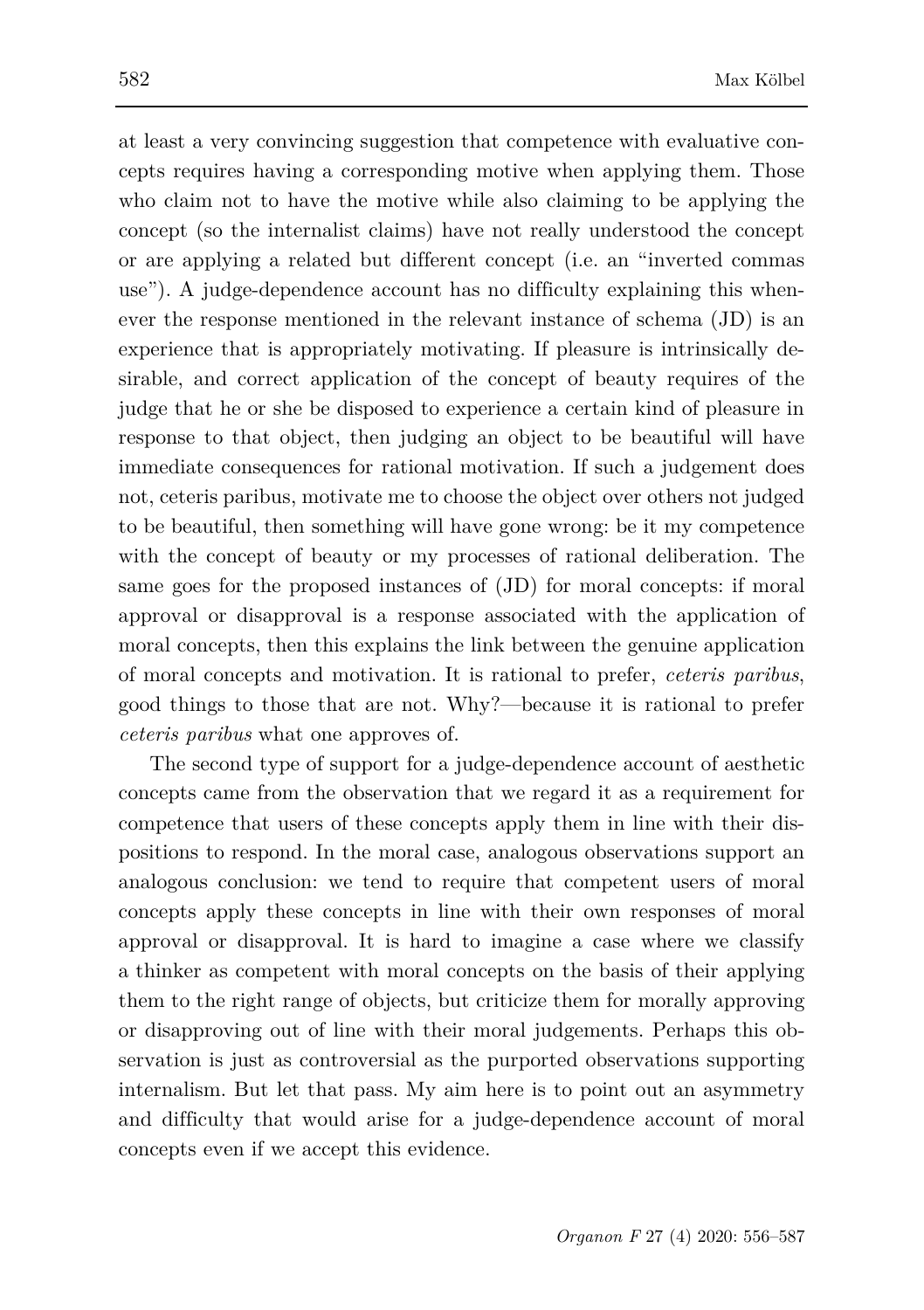The asymmetry shows up when we consider a piece of evidence that can be adduced to support the view that aesthetic concepts are judge dependent in addition to being response dependent, i.e. that the relevant response profiles can vary from judge to judge. This is supported by the fact that we have no difficulty in conceding that someone else is correctly applying the concept of *beauty*, say, to a given case, yet refuse to apply the concept ourselves, since it would not be correct for us. Thus, it seems coherent for me to concede that someone else is complying with all the conceptual norms when calling something beautiful, yet to deny that that thing is beautiful, since this is what the conceptual norms require of me.<sup>[14](#page-27-0)</sup>

In the moral case, by contrast, there seems to be something very odd about conceding that someone else is applying a moral concept correctly, yet to refuse to apply it oneself. Thus, even if the instances of (JD) proposed above were correct, there seems to be an additional requirement, on pain of incompetence, that different thinkers morally approve and disapprove alike.

A similar asymmetry affects the reasons that can be adduced against an ideal judge account of aesthetic concepts on the model of (IJ) above in §2. If aesthetic concepts followed the (IJ) model, then persistent divergence from applying these concepts in line with an ideal judge would count as a manifestation of incompetence. However, as long as these uses of a concept are plausibly in line with the user's own aesthetic responses, we draw no such conclusion. Thus, the (IJ) model seems to be the wrong model in the case of aesthetic concepts. The parallel case, however, cannot be made for moral concepts: if a thinker applies moral concepts perfectly in line with their own sentiments of moral approval or disapproval, but they diverge sharply from the way we think an ideal moral judge would apply the concepts, then we might conclude that the thinker is not competent with the moral concepts—at least we are more likely to do so than in the aesthetic case. The conceptual requirements seem to include both that the thinker judge in line with their own responses of approval and disapproval, and also that they judge in line with the responses they would have if they were ideal judges.

<span id="page-27-0"></span>NB: this feature is directly related to the restrictions the judge dependence account is subject to in connection with phenomenon P3 above.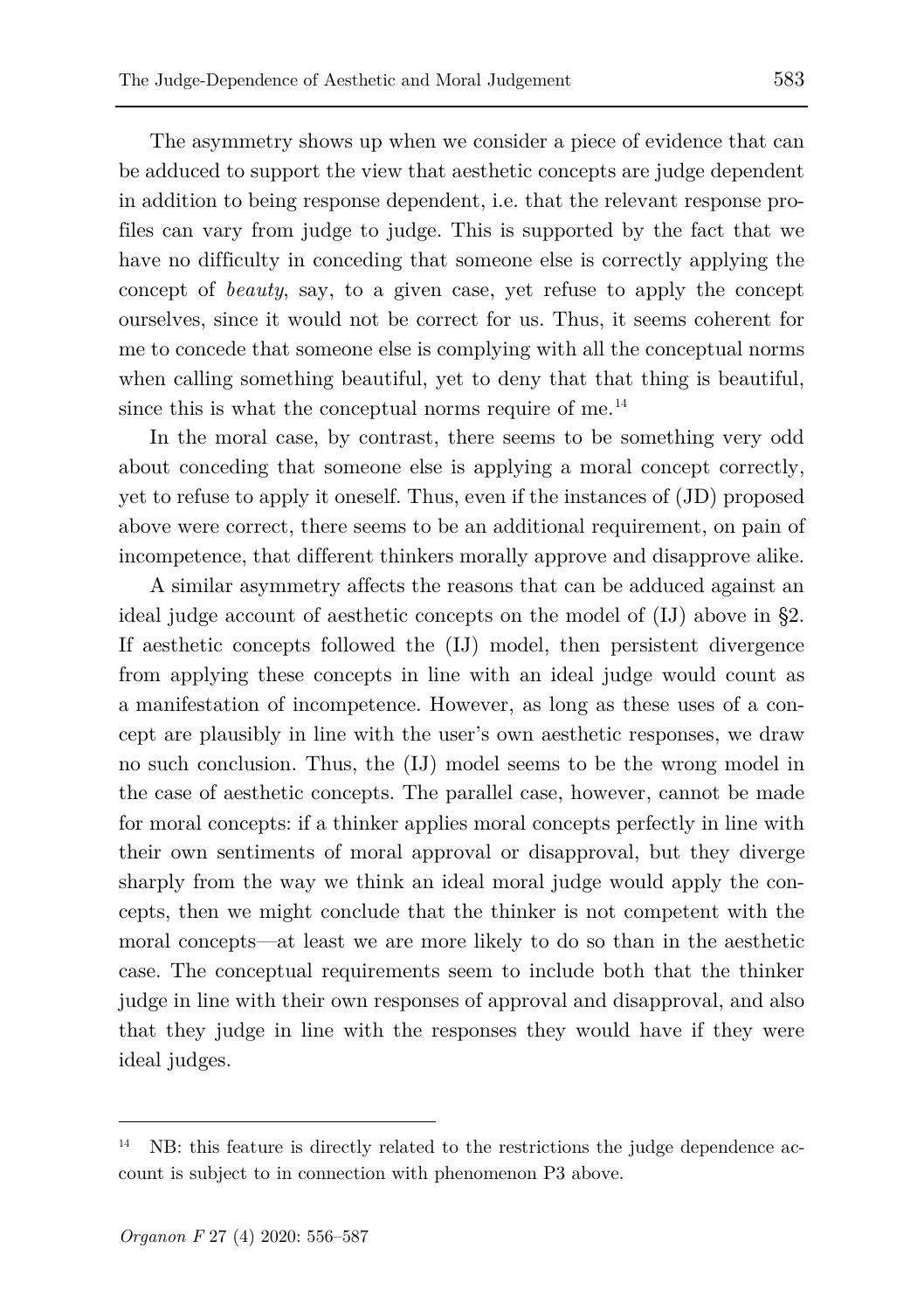Thus, in the moral case there seems to be more pressure than in the aesthetic case to say that correctly performing judges will judge alike. If we wanted to follow the approach taken in  $(G)$ ,  $(B)$  and  $(O)$ , i.e. accept that these articulate correct conceptual norms for the concepts of *good*, *bad*, and *ought*, then I can see only two fairly undesirable options: either we class the extra requirement of agreement amongst correctly performing judges as conceptual, or we don't. On the first option, moral concepts are deficient, on the second option the concept users are.

On the first option, the above instances of (JD) are not the only norms governing moral concepts. In addition, there are requirements that resemble instances of (IJ): concept users are required to judge in line with the approval and disapproval patterns of an ideal judge. But these conceptual requirements impose inconsistent requirements to the extent to which concept users diverge in their approval responses from ideal judges. In an exceptional world, in which moral education is perfectly uniform as well as perfectly successful, the two norms may be consistent. But not in any other case.

The effect of incoherent conceptual requirements may not always be detrimental. Some argue that vague concepts are governed by an ultimately incoherent tolerance principle (a principle that is both analytic and false, argues Eklund 2002). Some argue that compliance with the equivalence schema is part of the conceptual requirements on the concept of truth, yet when we discover the liar paradox, we will refrain from accepting the requirement in certain cases (Horwich 1998). Nevertheless, they claim, we are using these concepts fruitfully by exercising caution with the problematic principles: we simply refuse to apply the principles in problematic cases. Perhaps in the moral case it is harder to brush the incoherence under the carpet: both  $(G)$ and an appropriate (IJ) requirement would seem to be quite central demands. Thus perhaps in this case the inconsistency in the conceptual rules can be seen as driving us towards reaching a situation where the rules do not conflict, i.e. a case where our approval patterns are those of an ideal judge.

On the second option, the extra requirement of agreement amongst correctly performing judges is not construed as conceptual, and (G), (B) and (O) are the sole conceptual norms governing these moral concepts. On this view, our reluctance to say "He/she is applying the concept correctly to this object, but it would not be correct for me to apply it." is a reflection not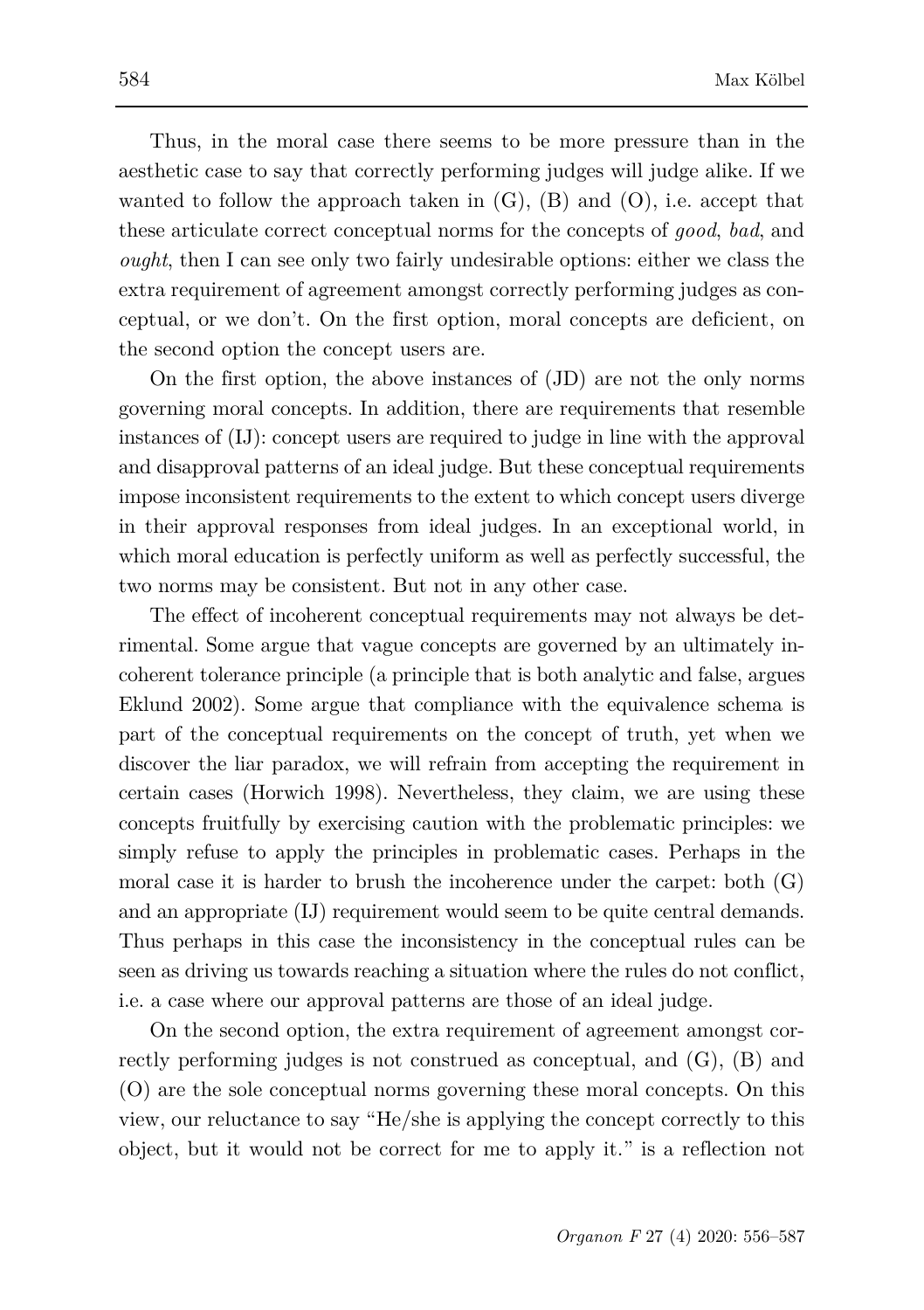just of conceptual norms, but also of certain non-conceptual requirements. Correctness in applying the concept encompasses two components, only one of which is conceptual. The conceptual part requires the thinker to judge in line with  $(G)$ ,  $(B)$  or  $(O)$ . However, full correctness also requires them to have the approval patterns of an ideal judge. If this is not the case, the application is not fully correct.

The disadvantage of this option is that there seems to be no evidence in the behaviour of concept users that would support the view that some of the norms they bring to bear regularly, and which seem to be an integral part of educating others in the use of moral concepts, are not in fact conceptual.

I conclude that a judge dependence account of moral concepts, while sharing some of the advantages of a judge-dependence account of aesthetic concepts, also suffers from difficulties not faced by the aesthetic analogue. However, it is not clear that any better account is available on which neither our moral concepts nor our patterns of use are deficient.

#### **Acknowledgments**

This paper originates from a paper delivered at the conference *Realism and Anti-Realism in Aesthetics and Metaethics* at the University of Cambridge in 2014. I thank the participants for their comments, and the organizers, Louise Hanson and Daan Evers, for inviting me. Thanks also to Filippo Contesi for comments on an earlier draft. I would also like to thank two referees for this journal for their helpful comments.

#### **Funding**

The research leading to this article benefitted from MINECO, Spanish Government, I+D+i programme, grant FFI2012–37658 and also CONSOLIDER INGENIO Programme, grant CSD2009-0056, which is hereby gratefully acknowledged.

#### **References**

Brandom, Robert. 1983. "Asserting." *Noûs* 17 (4): 637–50. <https://doi.org/10.2307/2215086>

Budd, Malcolm. 2003. "The Acquaintance Principle." *British Journal of Aesthetics* 43 (4): 386–92.<https://doi.org/10.1093/bjaesthetics/43.4.386>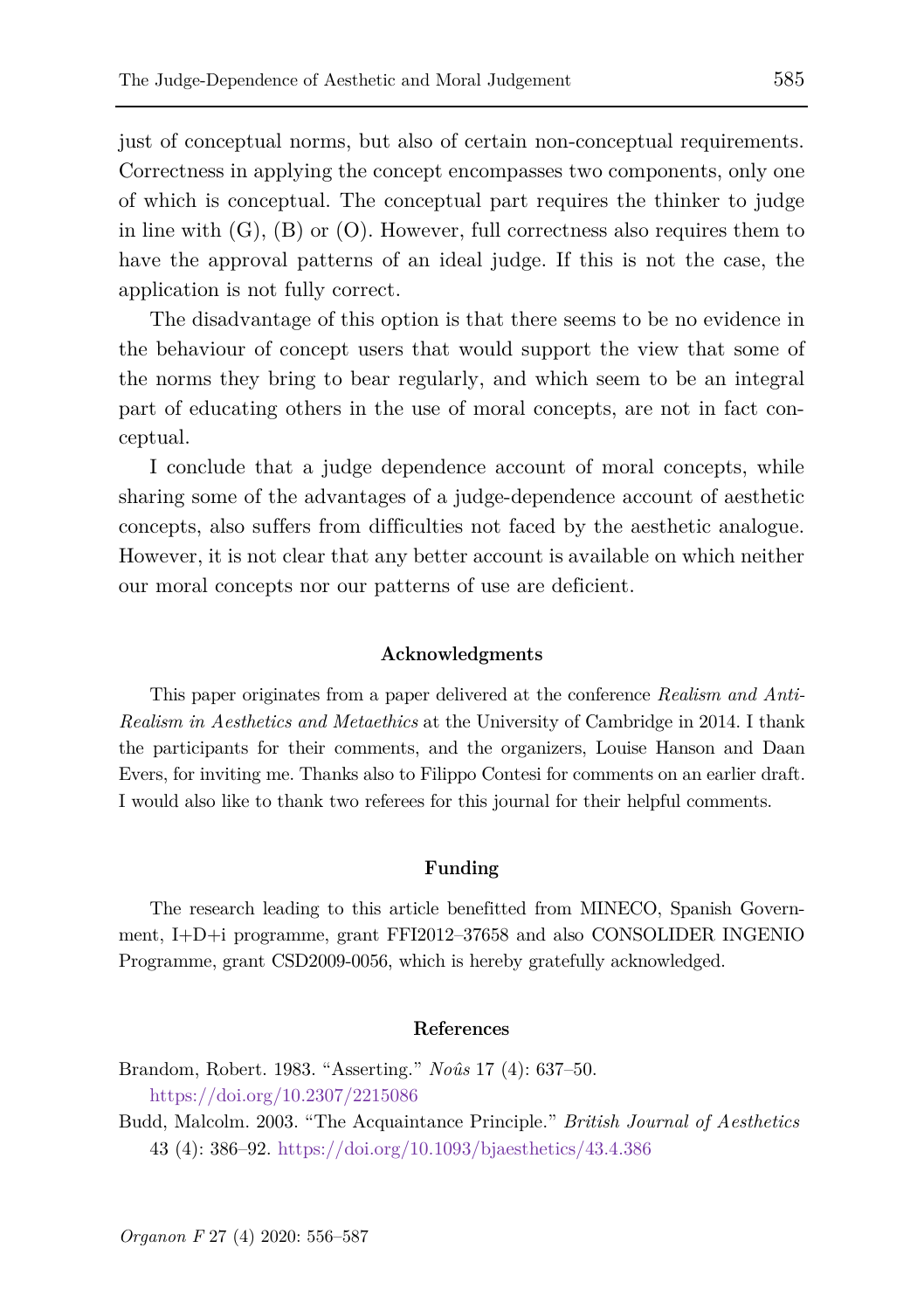- Dinges, Alexander. 2017. "Relativism and Assertion." *Australasian Journal of Philosophy* 95 (4): 730–40. <https://doi.org/10.1080/00048402.2017.1284248>
- Dinges, Alexander and Julia Zakkou. 2020. "Taste, Traits and Tendencies." *Philosophical Studies*, online first.<https://doi.org/10.1007/s11098-020-01470-7>
- Egan, Andy. 2007. "Epistemic Modals, Relativism and Assertion." *Philosophical Studies* 133 (1): 1–22.<https://doi.org/10.1007/s11098-006-9003-x>
- Egan, Andy. 2012. "Relativist Dispositionalist Theories of Value." *Southern Journal of Philosophy* 50 (4): 557–82.<https://doi.org/10.1111/j.2041-6962.2012.00136.x>
- Eklund, Matti. 2002. "Inconsistent Languages." *Philosophy and Phenomenological Research* 64 (2): 251–75.<https://doi.org/10.1111/j.1933-1592.2002.tb00001.x>

Franzén, Nils. 2018. "Aesthetic Evaluation and First-Hand Experience." *Australasian Journal of Philosophy* 96 (4): 669–82. <https://doi.org/10.1080/00048402.2018.1425729>

- Hopkins, Robert. 2001. "Kant, Quasi-realism, and the Autonomy of Aesthetic Judgement." *European Journal of Philosophy* 9 (2): 166–89. <https://doi.org/10.1111/1468-0378.00134>
- Horwich, Paul. 1998. *Truth*. Oxford: Oxford University Press. <https://doi.org/10.1093/0198752237.001.0001>
- Hume, David. 1757. "Of the Standard of Taste." In *Four Dissertations*. London: A. Millar.
- Kant, Immanuel. 1790. *Critique of Judgment*. Page reference to trans. Meredith. Oxford: Oxford University Press 1928.
- Kindermann, Dirk. 2018. "Varieties of Centering and *De Se* Communication." In *De Se Thought and Communication*, edited by Manuel García-Carpintero and Stephan Torre, 307–39. Oxford: Oxford University Press. <https://doi.org/10.1093/acprof:oso/9780198713265.003.0012>
- Kölbel, Max. 2013. "The Conversational Role of Centered Contents." *Inquiry* 56 (2/3): 97–121.<https://doi.org/10.1080/0020174X.2013.784456>
- Kölbel, Max. 2014. "Agreement and Communication." *Erkenntnis* 79 (1): 101–20. <https://doi.org/10.1007/s10670-013-9447-2>
- Kölbel, Max. 2015. "Relativism 1: Representational Content." *Philosophy Compass*  10 (1): 38–51.<https://doi.org/10.1111/phc3.12190>
- Lewis, David. 1979a. "Attitudes De Dicto and De Se." *Philosophical Review* 88 (4): 513–43.<https://doi.org/10.2307/2184843>
- Lewis, David. 1979b. "Scorekeeping in a Language Game." *Journal of Philosophical Logic* 8 (1): 339–59, reprinted in his *Philosophical Papers*, vol. 1, Oxford: Oxford University Press, 1983.<https://www.jstor.org/stable/30227173>
- Lewis, David. 1989. "Dispositional Theories of Value." *Proceedings of the Aristotelian Society Supplementary Volume* 63 (1): 113–37. [https://doi.org/10.1093/ar](https://doi.org/10.1093/aristoteliansupp/63.1.89)[istoteliansupp/63.1.89](https://doi.org/10.1093/aristoteliansupp/63.1.89)